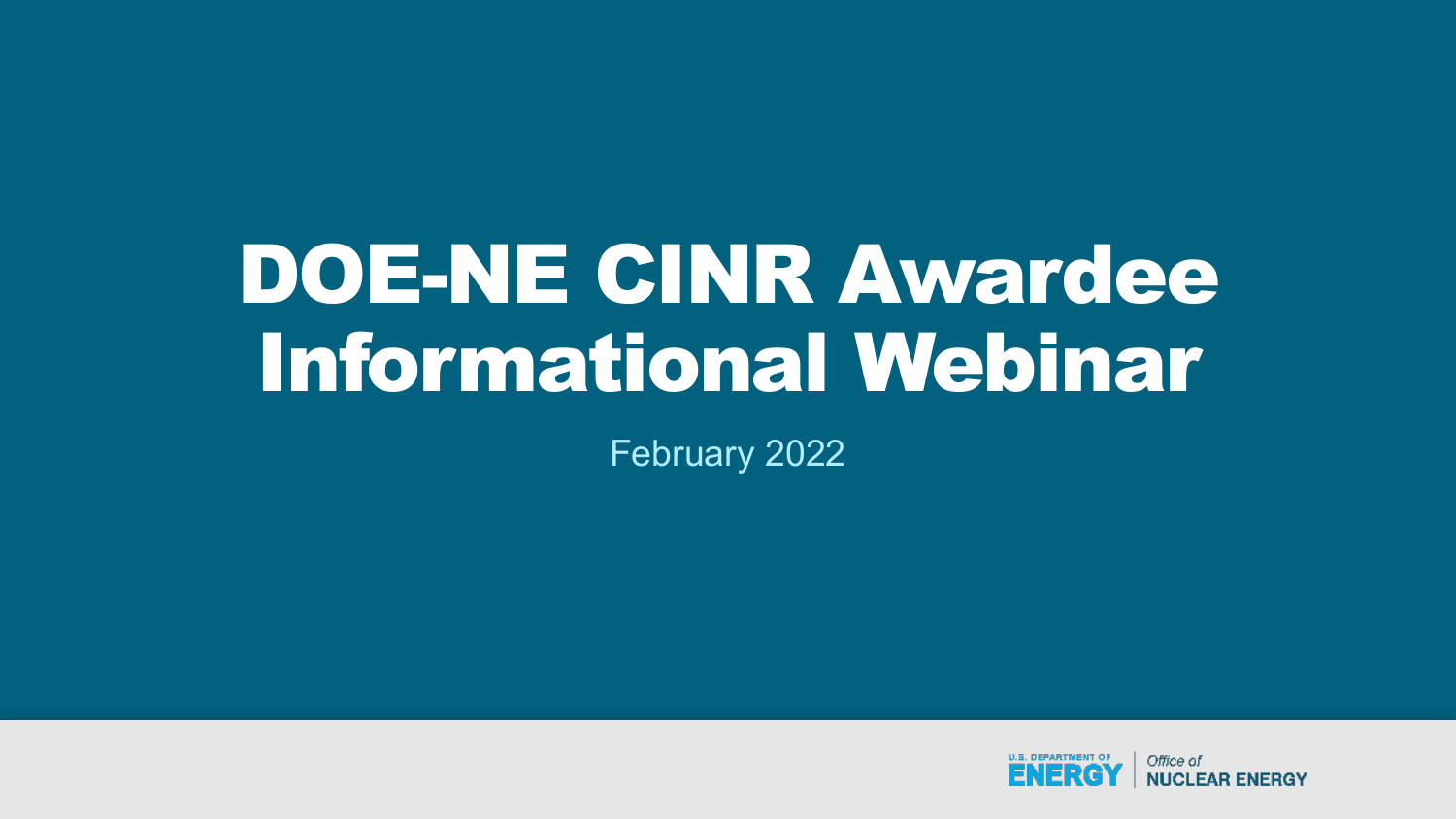### How It All Starts…

#### • **What happens after Selection notification?**

- DOE Contract Management Division receive the selected applications and begins processing awards.
- How can the PI help with this process?
	- In your application, provide
		- Complete budget justifications
		- Vendor quotes for equipment over \$5K
		- Detailed travel breakdown
- DOE will contact the selectee's business office and copy the PI on requests.
	- Provide requested documents as quickly as possible
- Once awarded, the listed Business Point of Contact received a system generated email that the award is available via FedConnect
- There are several attachments provided with the award that the Business Office should forward to the PI

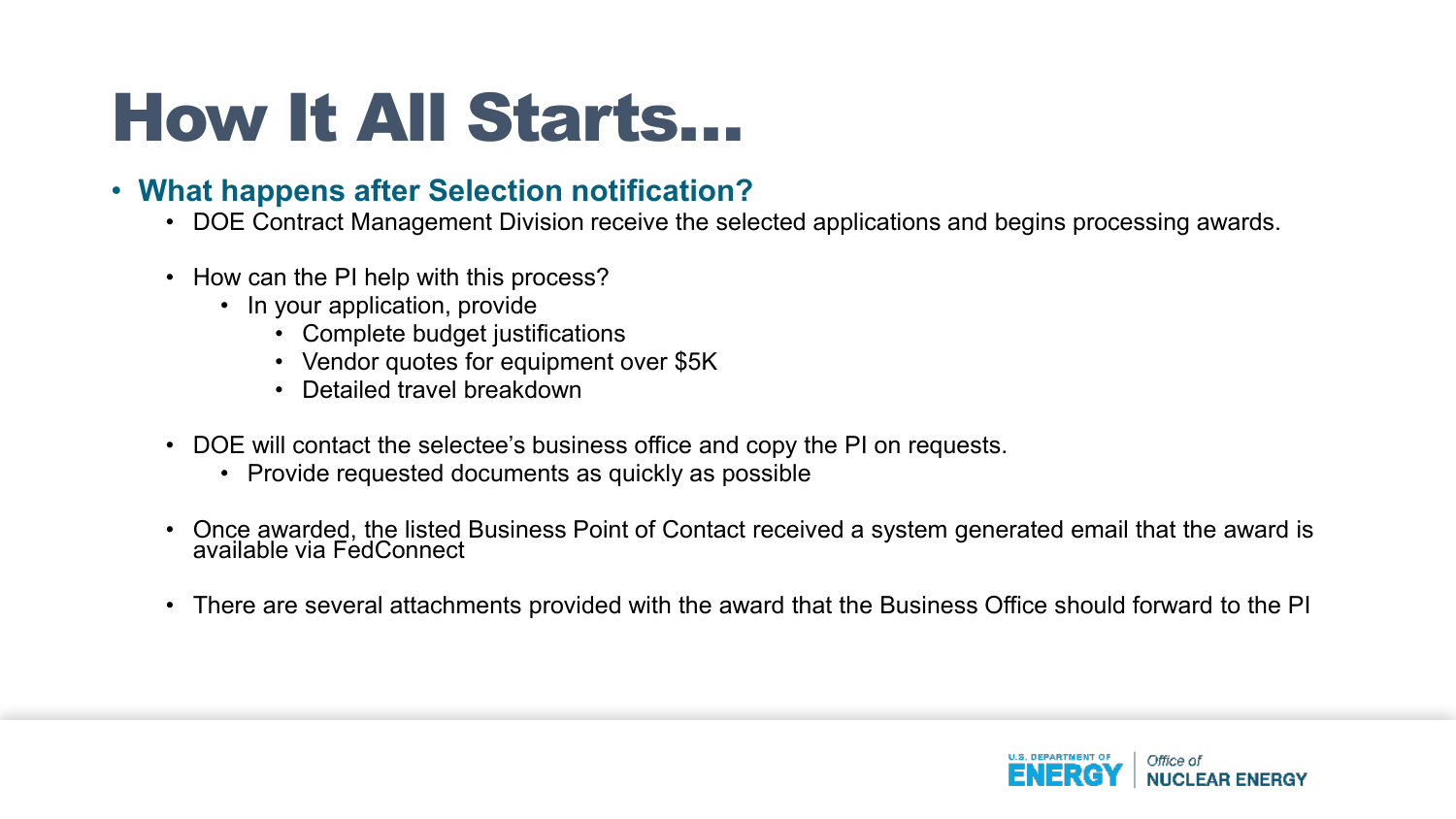### • **Policy Drivers**

- The CINR is a competitive funding opportunity announcement (FOA), which abides by financial assistance regulations.
- Financial assistance must have a competition between similar proposals for funding decisions to be made.
- DOE-NE awards cooperative agreements to non-Federal entities, not individuals. Applicants to the FOA and, ultimately, **awardees are universities**, not people.
- Universities, as the awardee, hold responsibility for the ultimate execution of the work.
- There are financial and regulatory drivers that require that the awarded institution completes the work.
- An award transfer from one institution to another is not allowable.

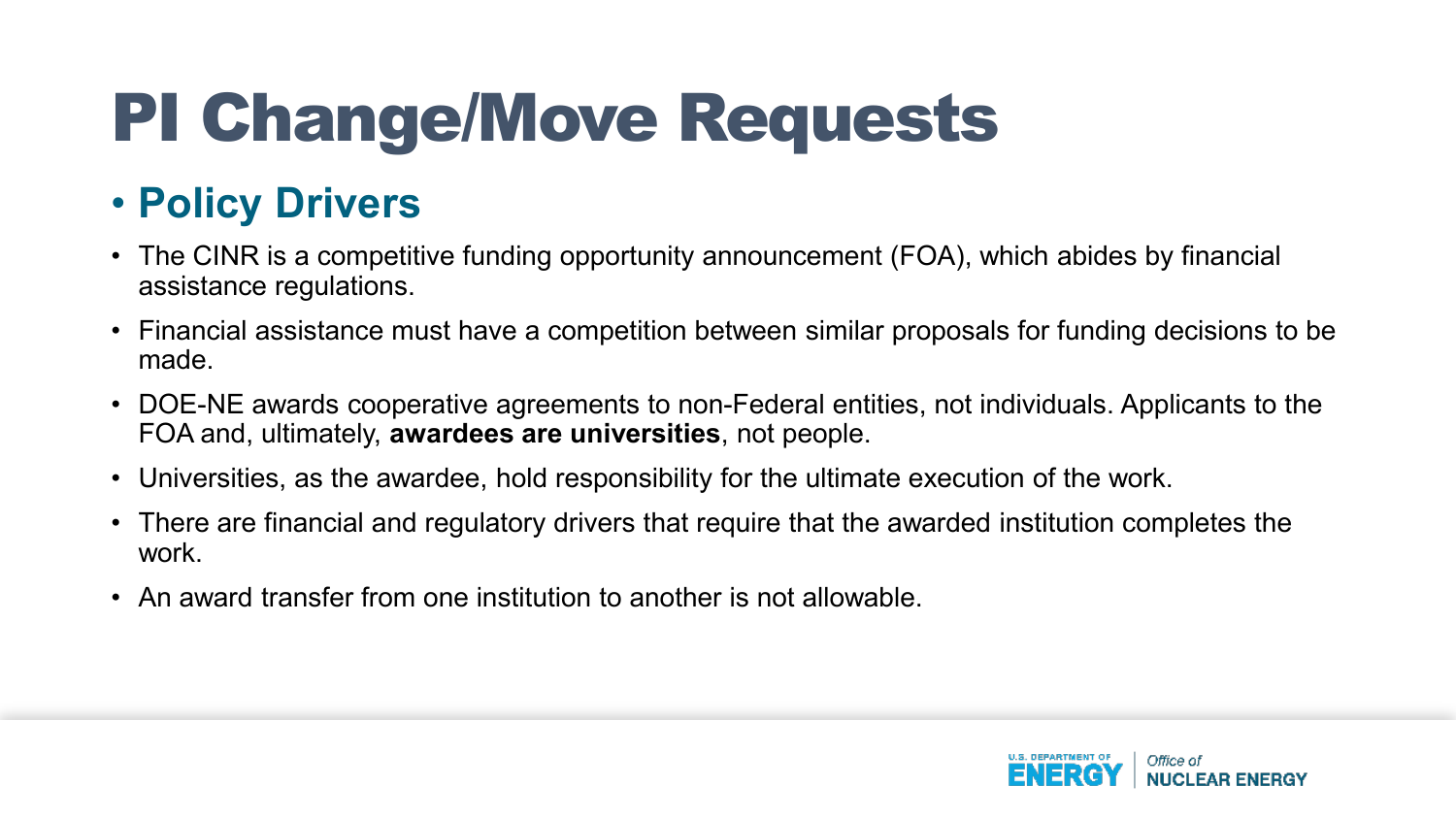#### **Pre-Award**

- Changing the PI specified in an application
	- Prior to Application Date
	- **Before Application Selected**
	- During Pre-award Negotiation Period

#### **Post-Award**

- Changing the PI specified in the award document
- Adding or deleting a Co-PI any change in a key person requires prior DOE approval
- Disengagement from the project for more than 3 months, or a 25% reduction in time devoted to the project by the approved PI



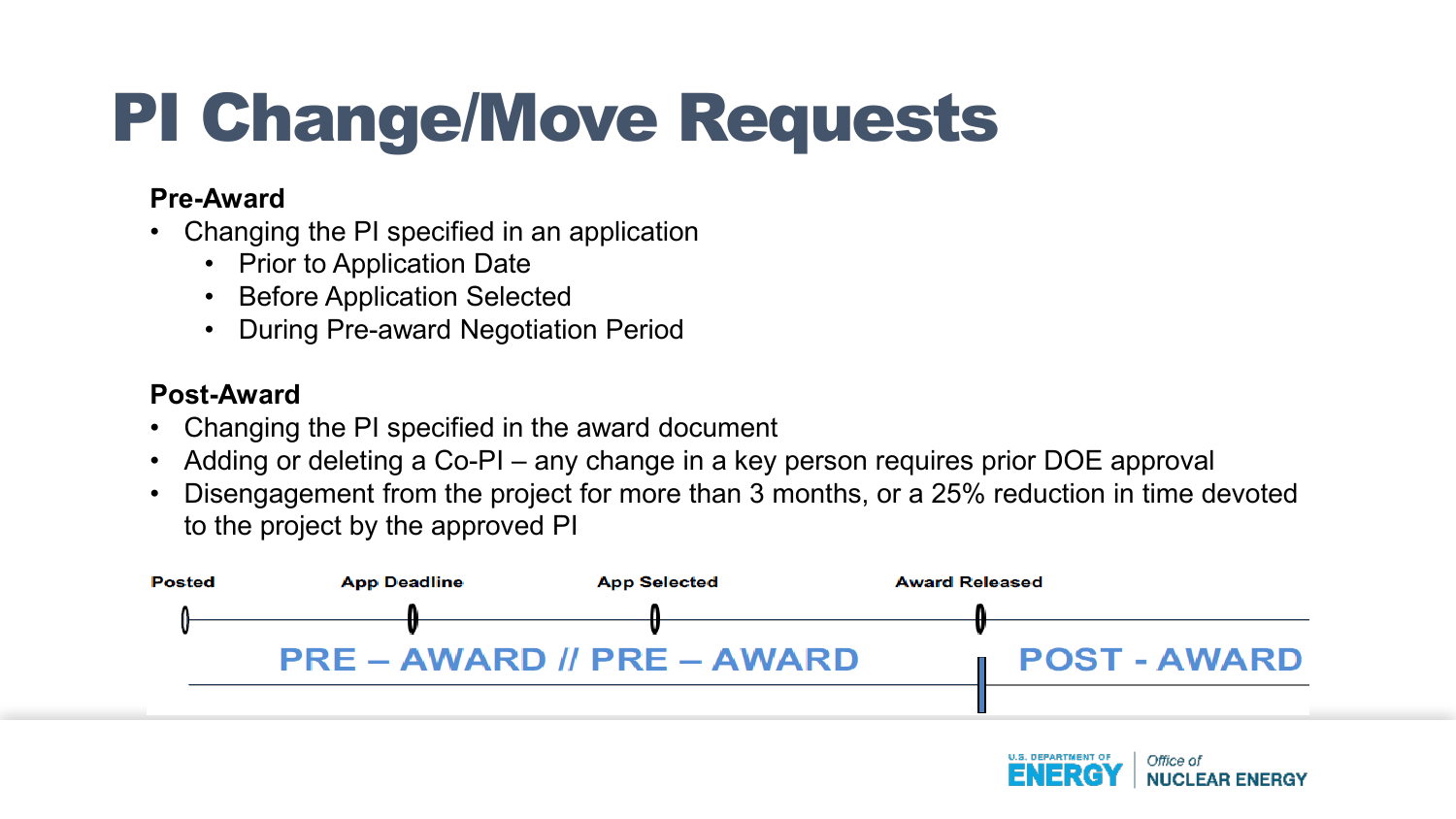Final approval is required for any of these requests by a **DOE Contracting Officer**, usually in an Award Modification.

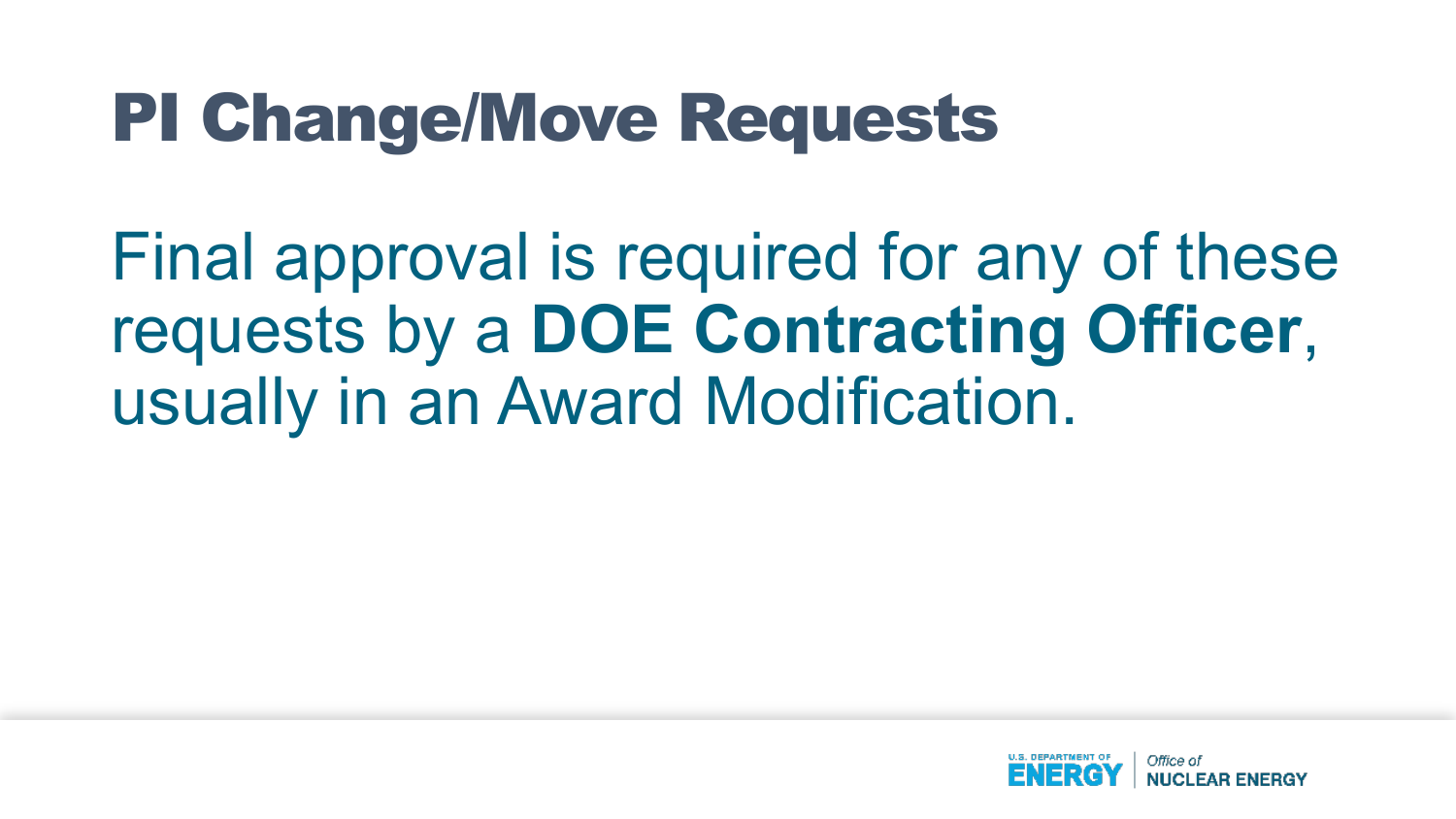#### • **Prior to Application Deadline**

• Request Change and Update Application

#### • **Before Selection of Award**

• No Changes Allowed. Application must stand as is or be withdrawn

### • **During Pre-Award Negotiation**

• Same Options as if it was requested post-award

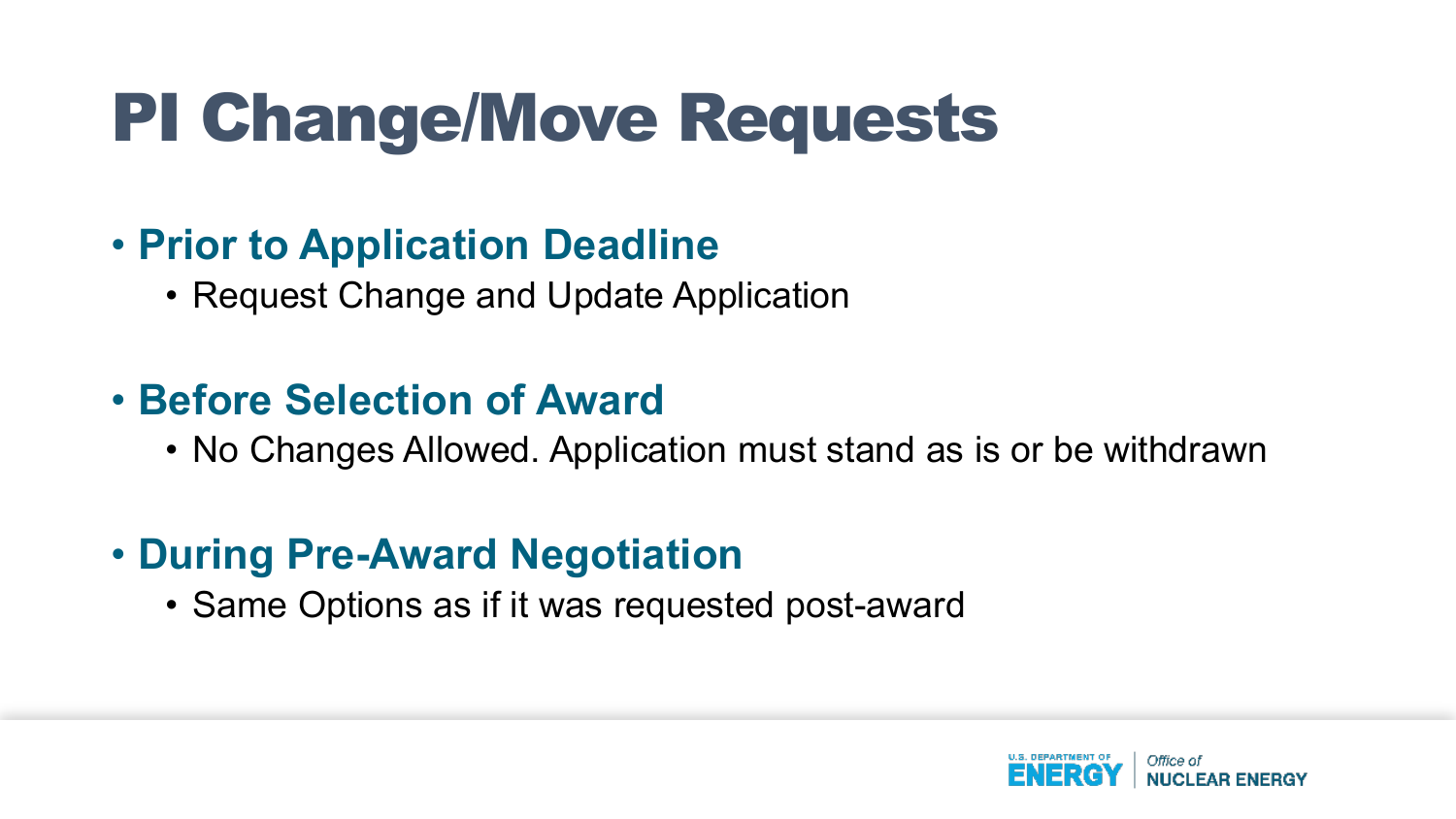- **When a PI is exiting a University (University "A") and moving to another (University "B")…**
	- Option 1: University "A" requests approval from DOE to assign a new PI at University "A."
	- Option 2: University "A" requests approval from DOE to assign a new PI at University "A", assign exiting PI from University "A" moving to University "B" as a Co-PI and University<br>"B" added as a sub-awardee to the award.
	- Option 3: Cancel the award (pre-award) / terminate the award (post-award)
- **Alternate Option: Adjunct Faculty Position A PI (original at University "A") may get approval from the institution to maintain an adjunct faculty position with the university. These typically last under 1 year so this option would only be available for projects that are close to completion.**

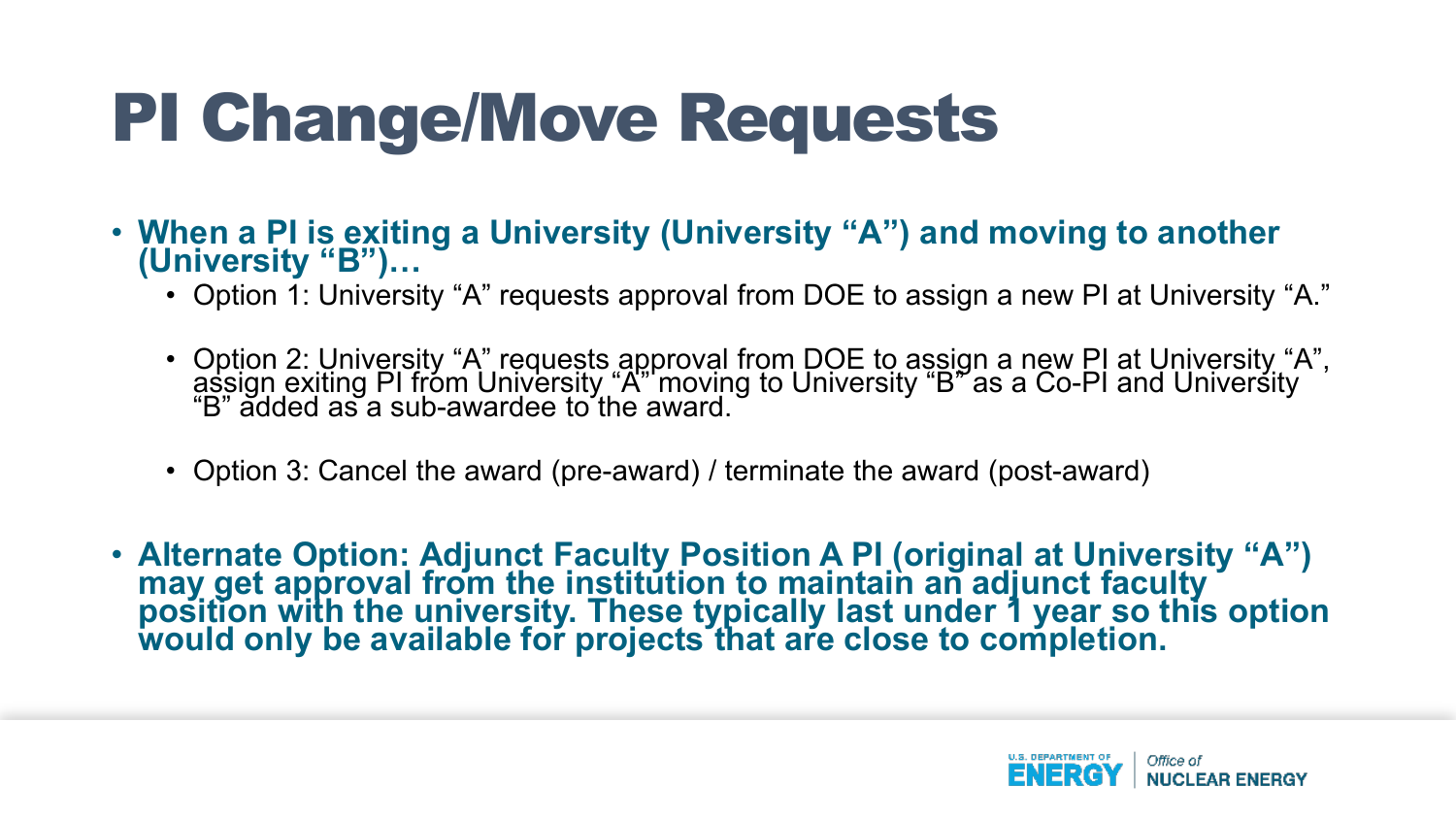- **1. A formal, written request must be sent to the Contracting Specialist for the award. The request should contain the following information:**
	- Identify a new PI for University "A" with a 2-page Resume/CV and provide rationale/justification for the change.
	- If pursuing the sub-award request option, a description of the proposed sub-award to the new university (University "B")<br>including supporting documents similar to the FOA.
	- Justification for why the project can still be successful.
- **2. The request will be reviewed by the Contract Specialist, Contracting Officer, and Technical Project Officer to determine if the request has merit and remains within programmatic boundaries for DOE-NE.**
- **3. DOE will accept or reject the proposed plan. If accepted a modification to the award will be sent to the University. If rejected, negotiation can occur to find an acceptable solution.**

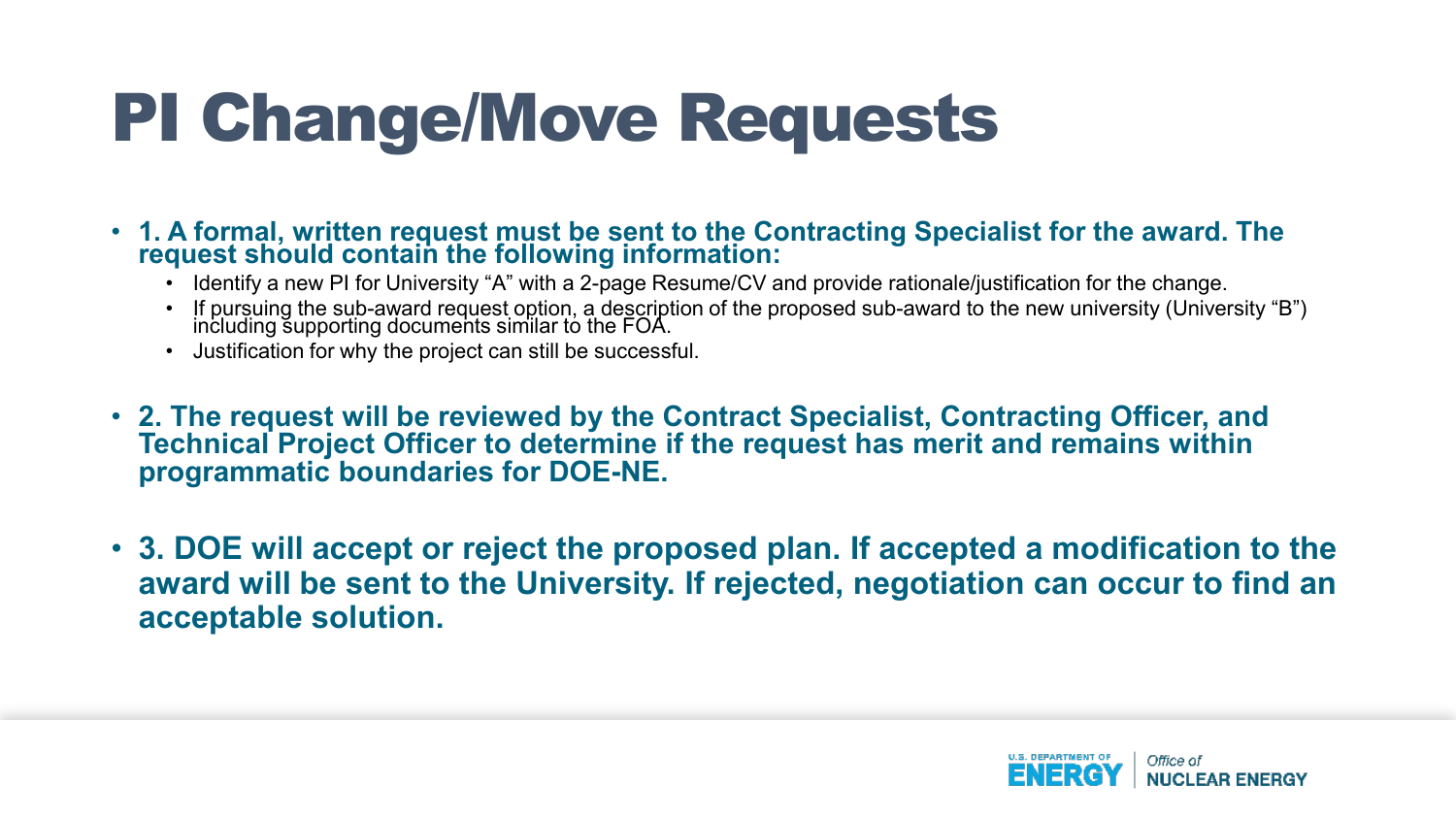### • **What about Co-PIs moving?**

- Keep the subawardee and ask them to suggest a new Co-PI. Send information regarding the new Co-PI for approval as indicated in the last slide
- If from a national laboratory, the money will stay at the laboratory and a new collaborator will be assigned. Send the information regarding the change to the DOE Contracting Specialist to update the award files.

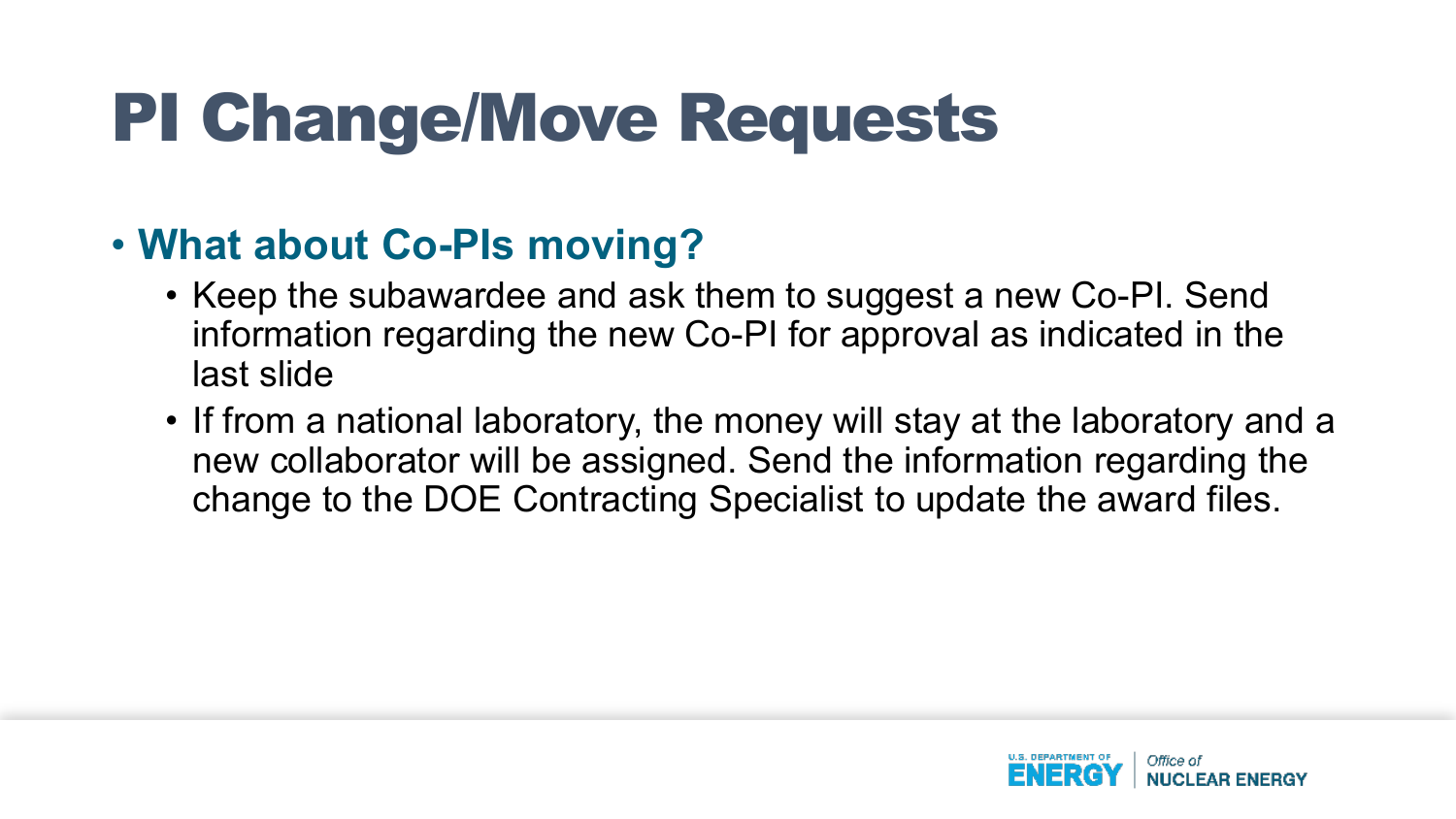## Award Modifications

- **Project Scope**
- **Budget Revisions**
	- Transfers Over 10% of Direct Cost of Budget
	- Requests for New Subawards
	- Requests for Equipment Not in Original Application
- **No Cost Extensions**

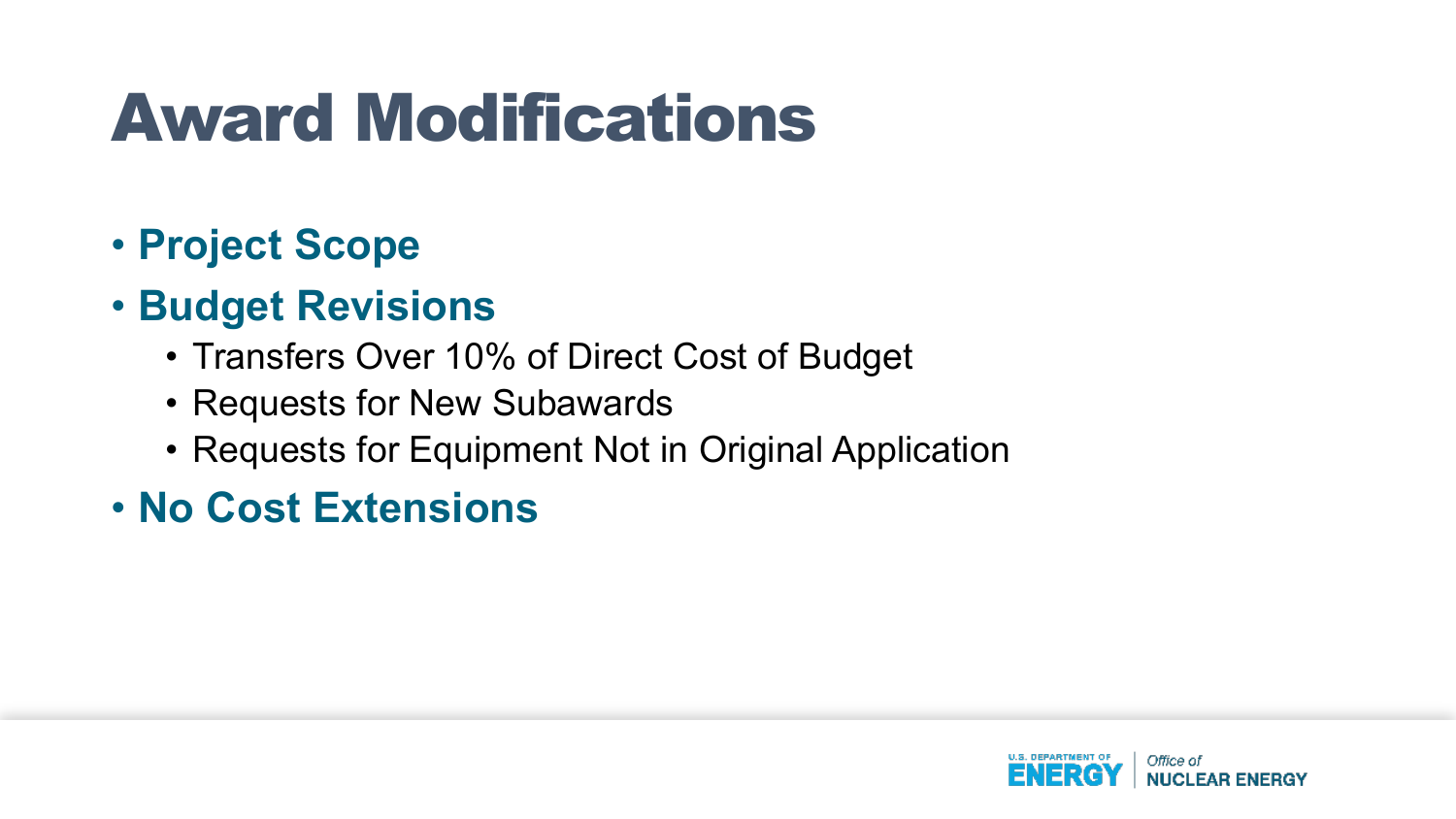## Award Modifications

### • **Policy Drivers**

- Based on the Uniform Administrative Requirements, Cost Principles, and Audit Requirements for Federal Awards (aka 2 CFR 200)
- Regulations found in the Department of Energy at 2 CFR 900
- DOE Guide to Financial Assistance
- Must follow University Policies on sub-awarding and procurement

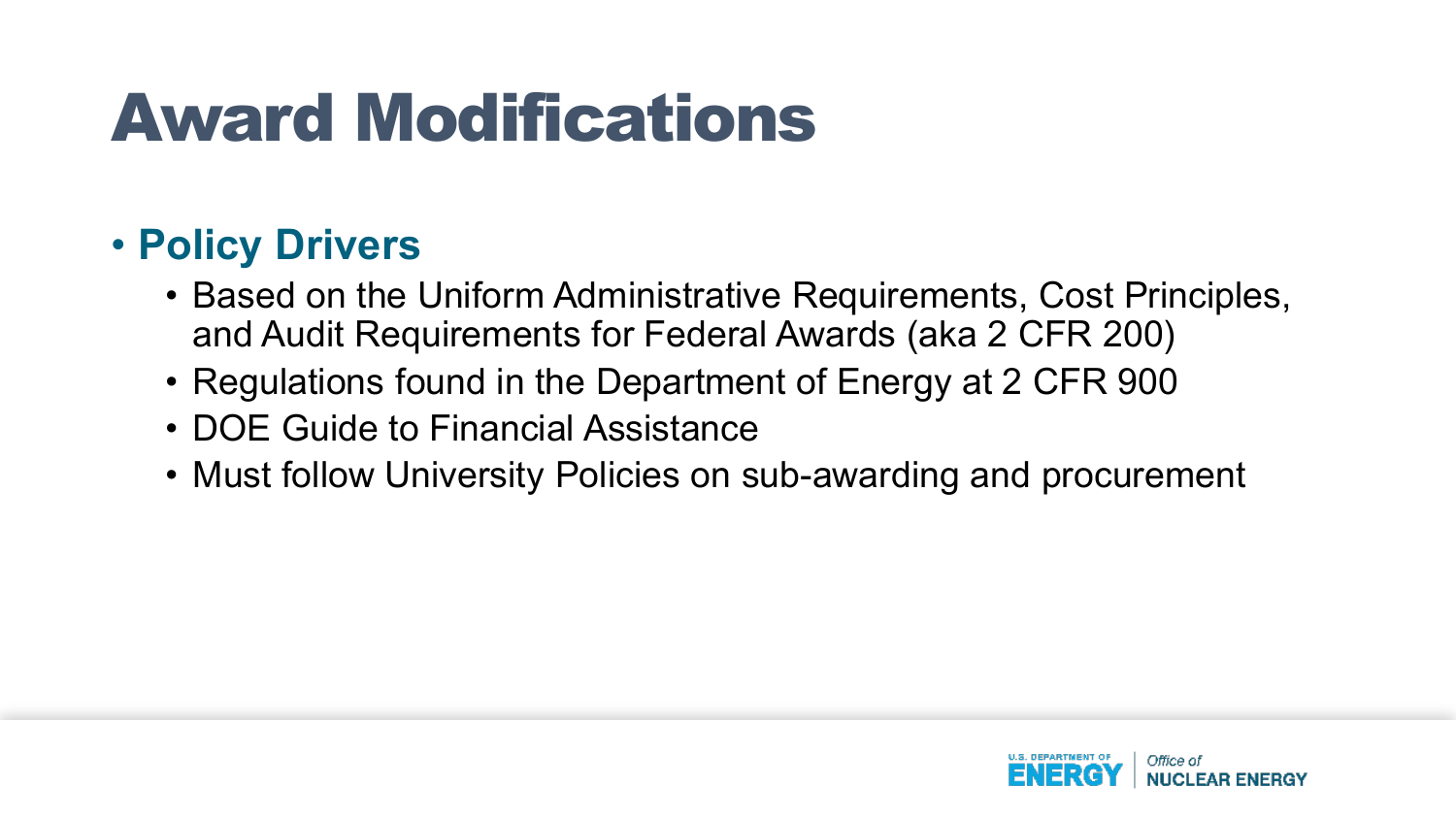### Award Modifications

Final approval is required for any of these requests by a **DOE Contracting Officer** in an Award Modification.

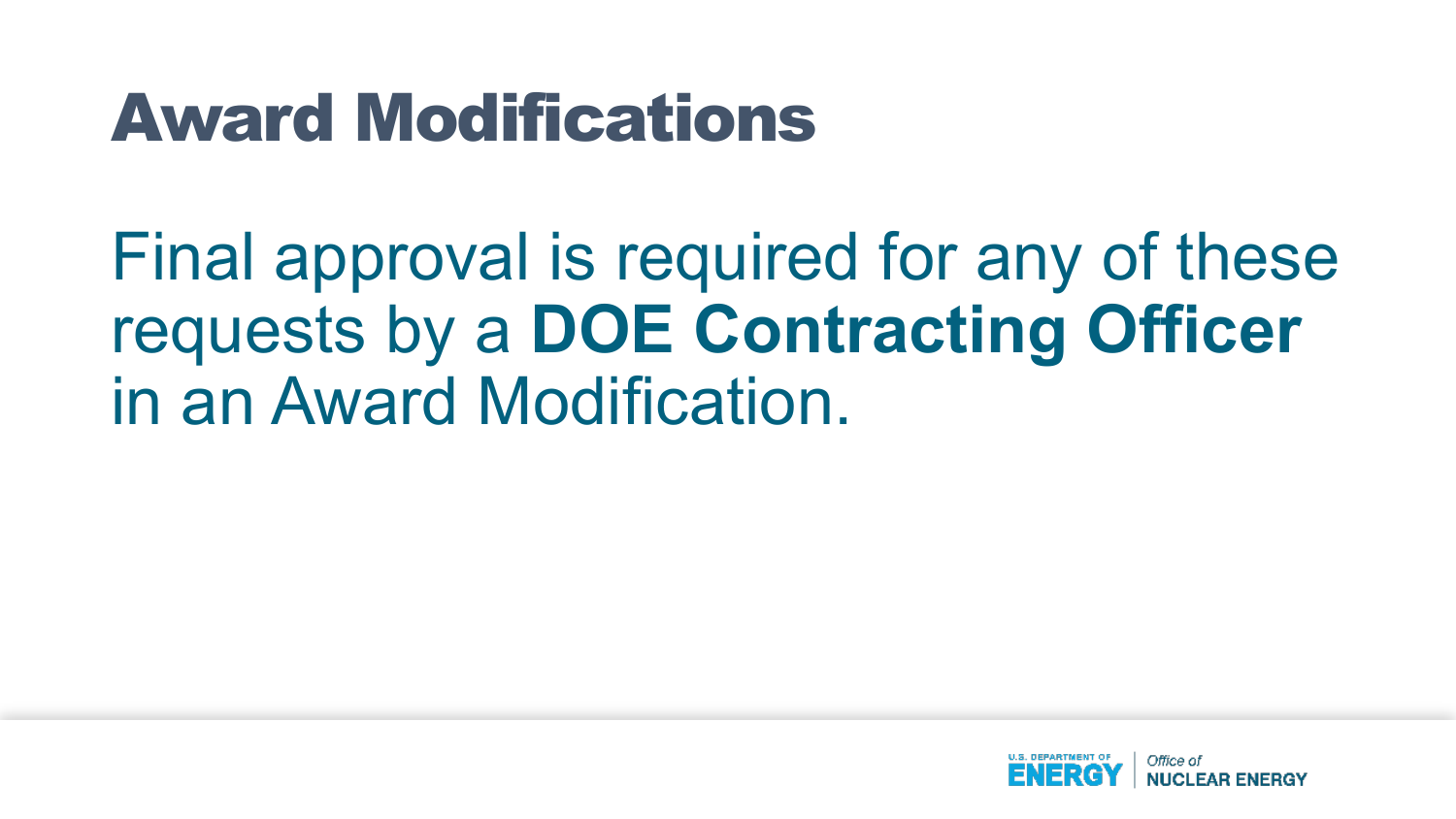## Project Scope

- **The formal, written request to the CS should contain the following information:**
	- Requested change in scope
	- Reasoning and justification for change
	- Any adjustments to milestones, schedule, and deliverables
	- Any prior discussion on the change in scope with the relevant HQ Program Manager
- **The request will be reviewed by the Contract Specialist, Contracting Officer, Technical Project Officer, and HQ Program Manager to determine if the request has merit and remains within programmatic boundaries for DOE-NE.**
- **DOE will approve or reject the project scope change.**

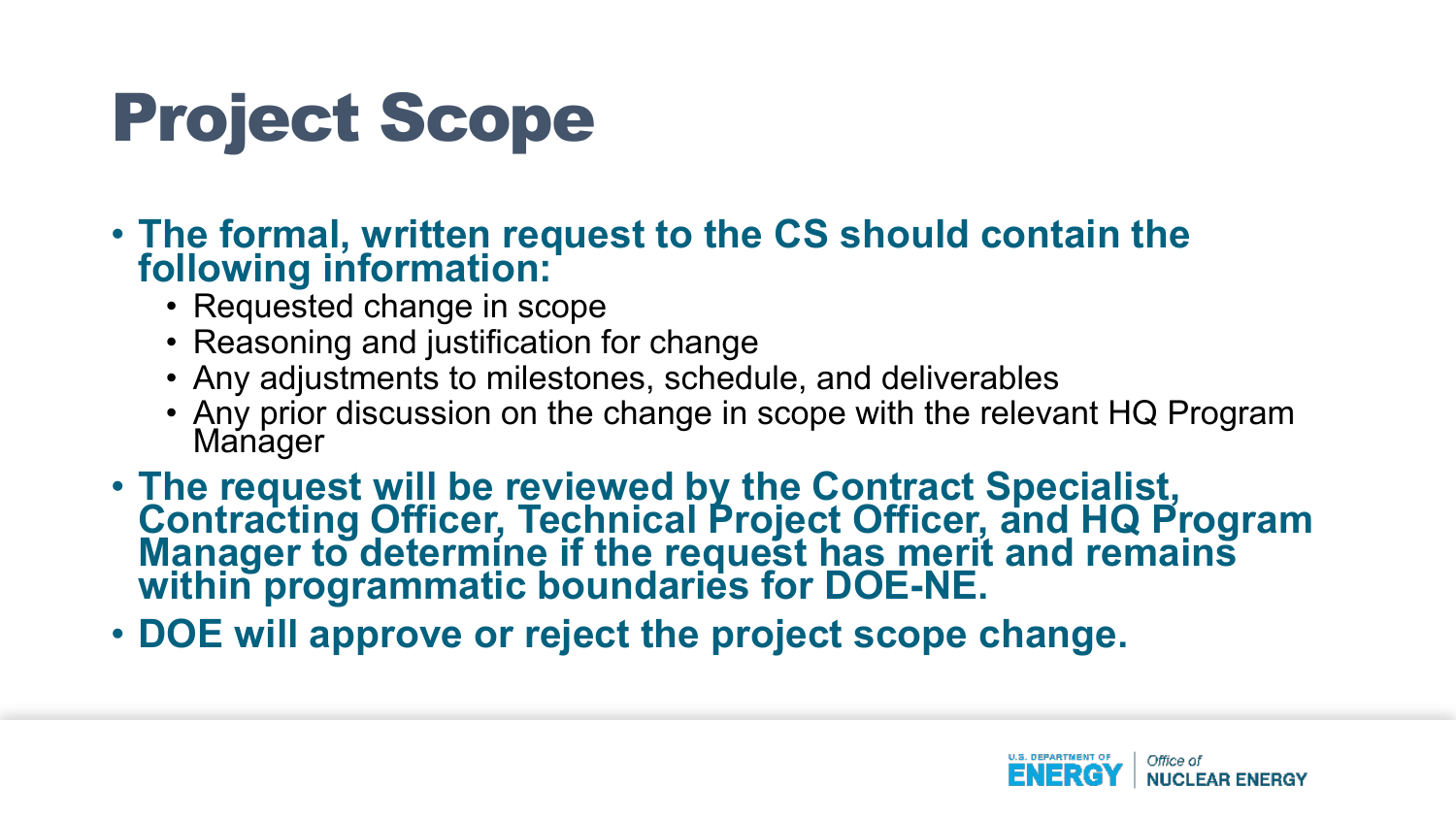#### • **Per 2 CFR 200, any change in the following:**

- Transfer of funds between direct cost categories as identified in the award's Budget Pages (Attachment B5) that exceeds 10% of the total award budget.
- Inclusion of Costs requiring prior approval per 2 CFR 200 Subpart E Cost Principles (Equipment, Foreign Travel)
- Subawarding, transferring, contracting of any work, except acquisition of supplies, material, equipment, or general support services
- Transfer of funds budgeted for participant support costs.

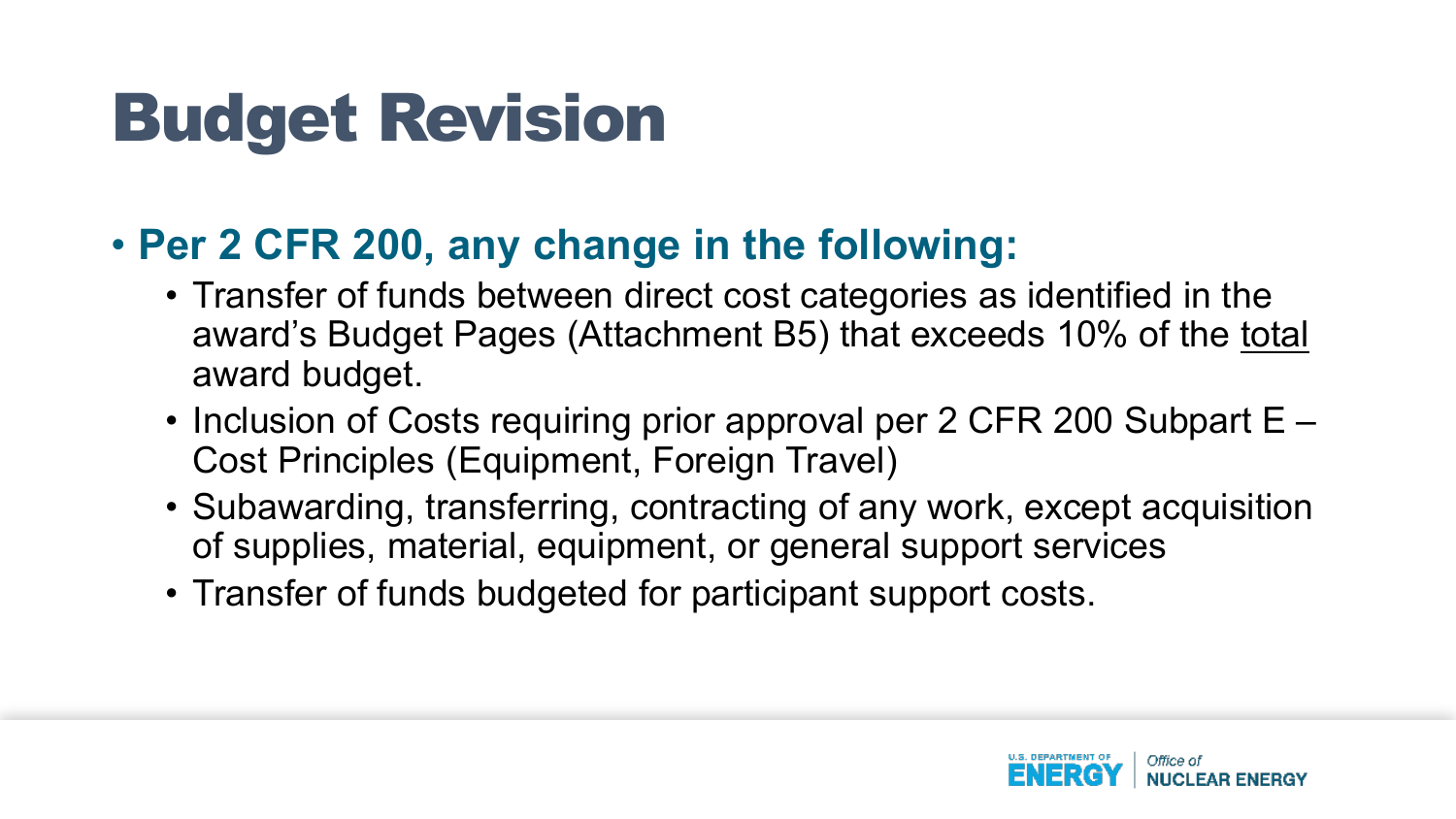#### • **Transfer of Costs:**

1. A formal, written request to the CS containing the following information:

- Requested changes in an SF-424 Budget Document similar to the FOA application.
- Reasons for the budget changes occurring.
- Justification for new costs or cost changes, including quotes if necessary.
- Document any impacts to the deliverables or milestones that might occur due to the changes.
- 2. The request will be reviewed.
- 3. DOE will accept or reject the proposed revision

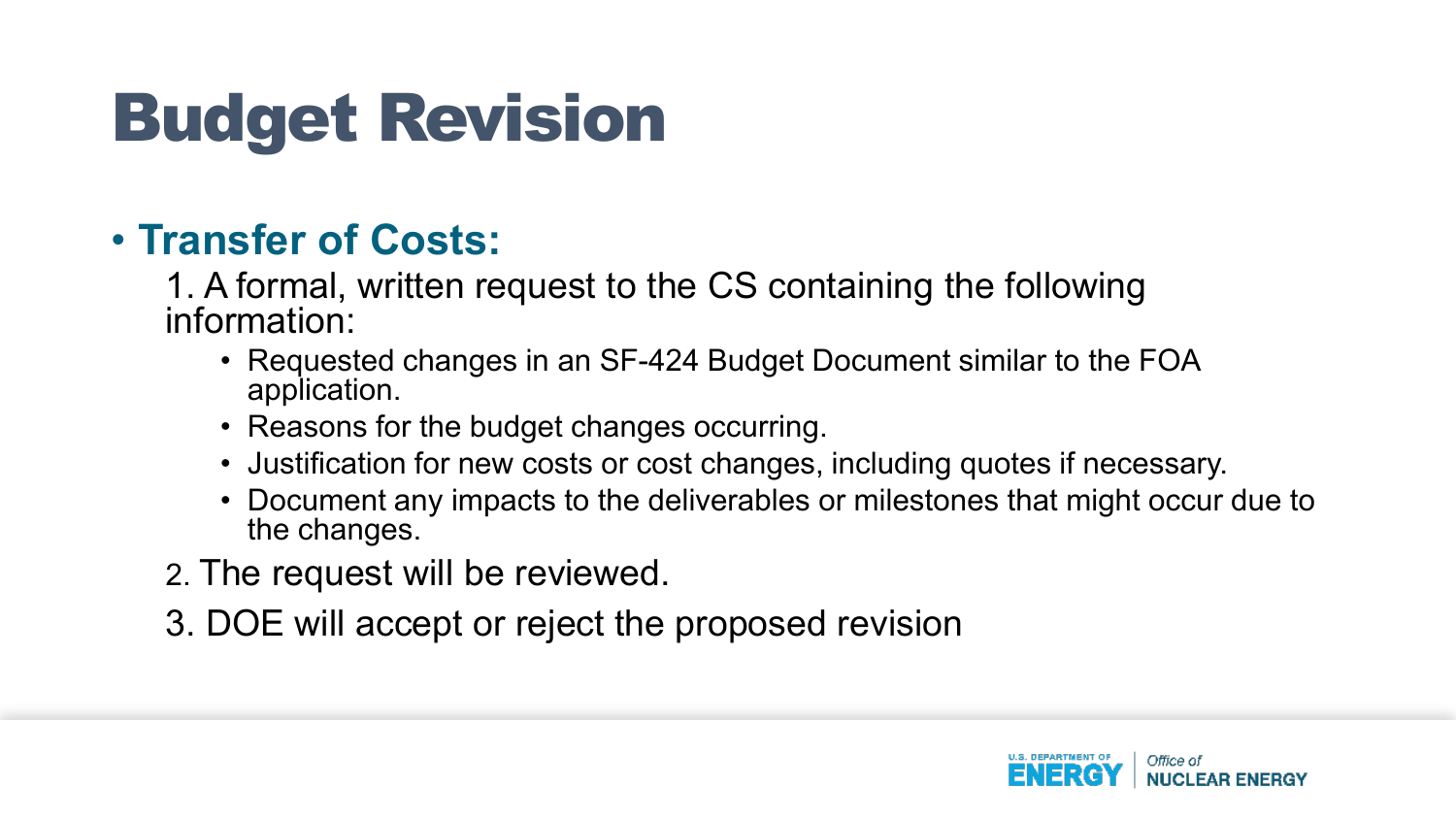#### • **New Subawards:**

1. A formal, written request to the CS containing the following information:

- An SF-424 budget and budget justification similar to FOA for the subawardee.
- An SF-424 budget documenting the funding changes for the awarding institution.
- A letter from the subawardee indicating support and acceptance of work.
- Document any impacts to the deliverables or milestones that might occur due to the changes.
- 2. The request will be reviewed.
- 3. DOE will accept or reject the proposed subaward.

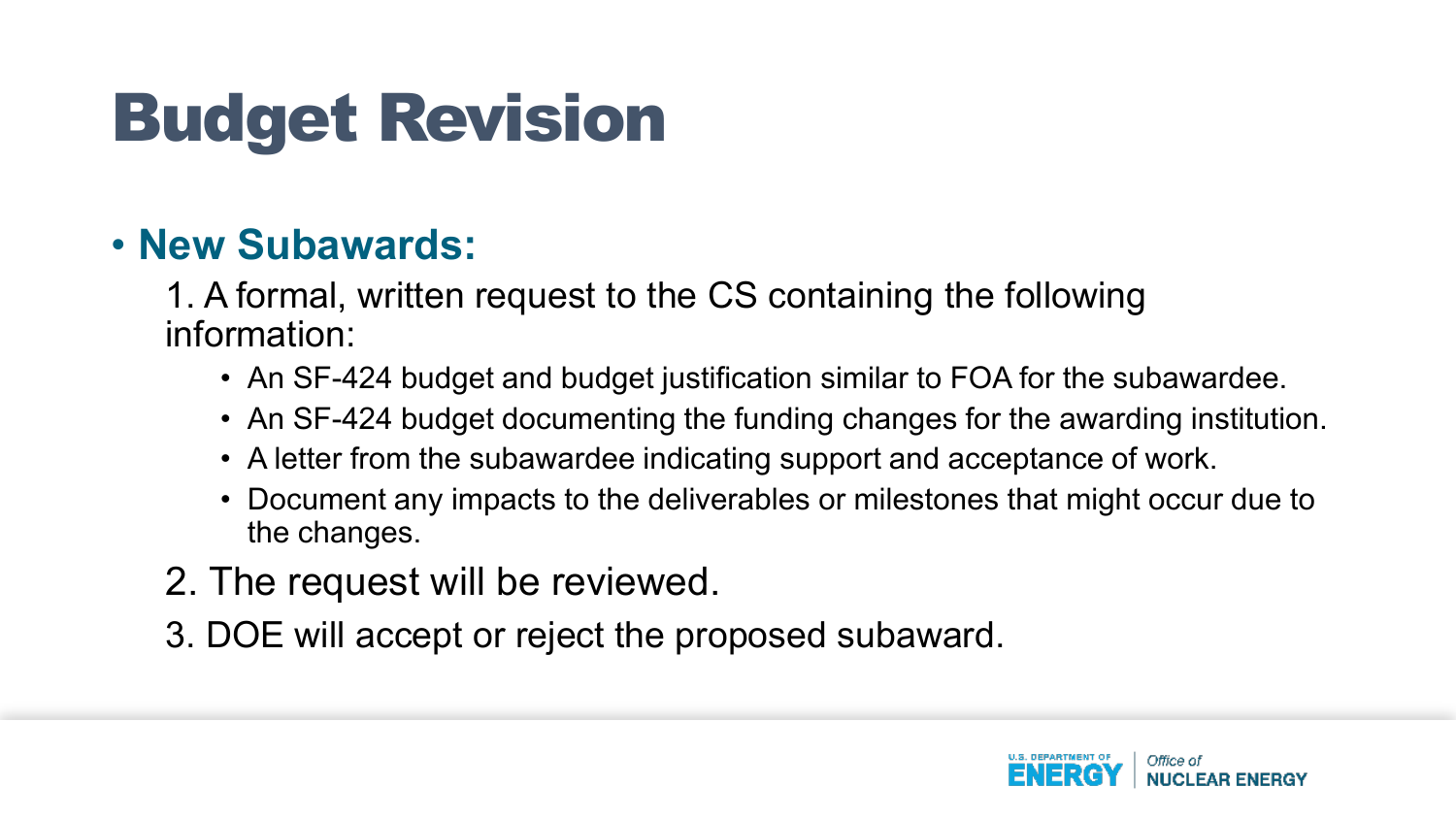### • **Unapproved Equipment Purchase**

1. A formal, written request to the CS containing the following information:

- An SF-424 budget documenting the funding changes for the institution.
- A budget justification outlining the need for the equipment and how it will help fulfill the award.
- Quotations for the requested equipment.
- Document any impacts to the deliverables or milestones that might occur due to the changes.
- 2. The request will be reviewed.
- 3. DOE will accept or reject the proposed equipment.

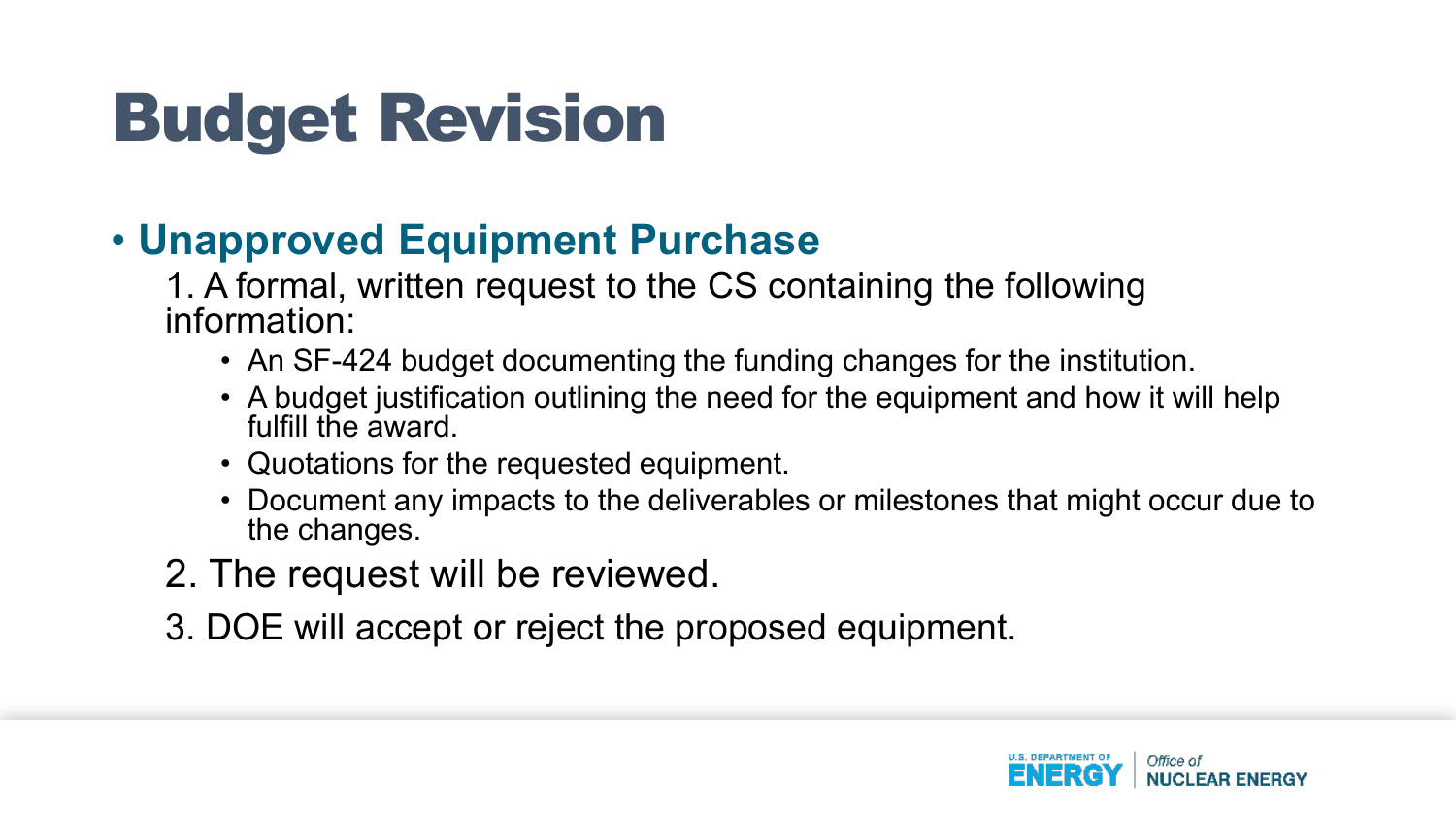## No Cost Extensions

### • **Policy Drivers**

- DOE efforts to integrate the university research portfolio with direct program work is compromised by NCE's.
- To enable integration, work needs to be completed on schedule to deliver results into the program to potentially define the next phase of NEUP workscope priorities. Late results create a situation where university research becomes disconnected from current program priorities.
- No cost extension requests, and the justifications for the requests, are of high interest to upper DOE-NE management.

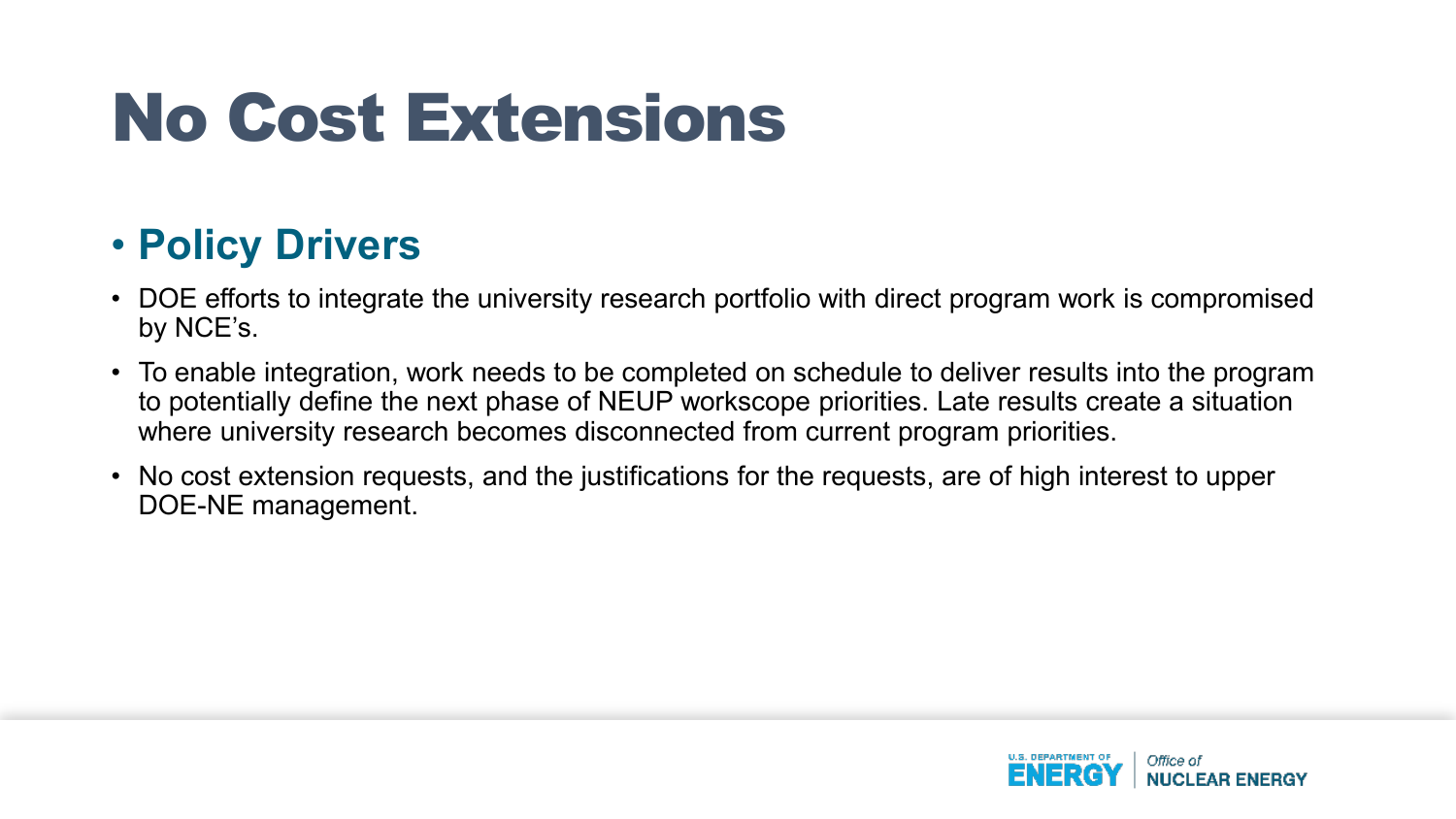## No Cost Extensions

### • **One-Time No Cost Extensions:**

- provide no additional funds,
- approve no additional work,
- must have all previously approved work from the original project objectives or scope completed within the approved awarded budget,
- may not be exercised merely for the purpose of using unexpended funds

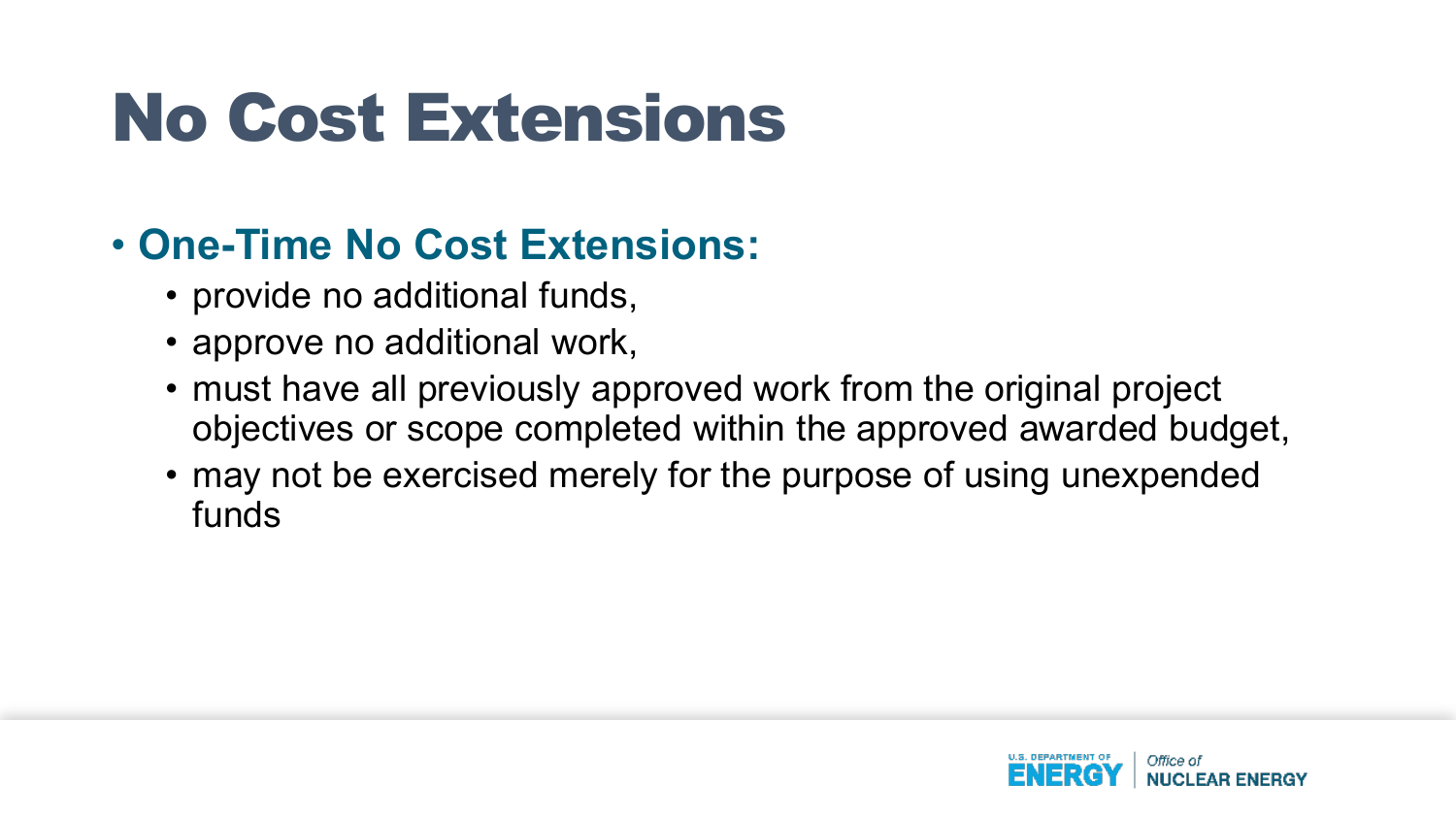## No Cost Extensions

#### • **Requests for NCEs must:**

- Fill out the form available at neup.inl.gov
- Be submitted to both:
	- Tara Haack at haacktj@id.doe.gov, and
	- Crystal Sosalla at INL at [crystal.sosalla@inl.gov](mailto:crystal.sosalla@inl.gov)
- Be submitted by April 15. Any requests after this date will be reviewed after October 1, barring emergency circumstances.
- The earlier it is identified that the project may need additional time, the better to request the NCE.
- **The request will be reviewed.**
- **DOE will accept or reject the NCE.**

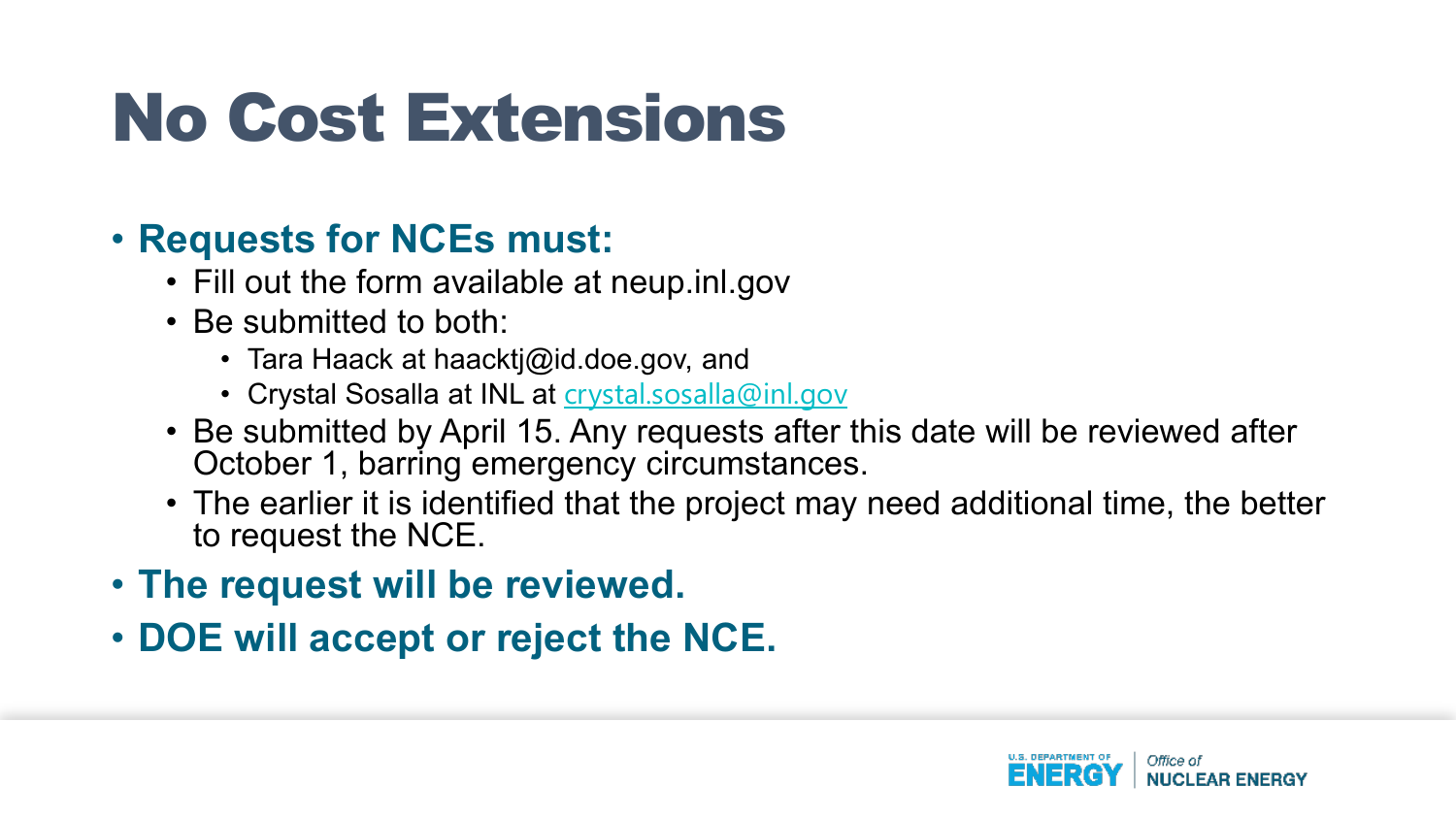

- **Changes to the award generally must be reviewed and approved by the DOE contracting officer before they occur.**
- **Official requests for PI changes and Award Modifications must be submitted to the Contract Specialist identified on the award.** 
	- If you are unsure who your CS is, ask your Office of Sponsored Programs.
- **If a change or modification is needed, submit the necessary information as early as possible to ensure review.**

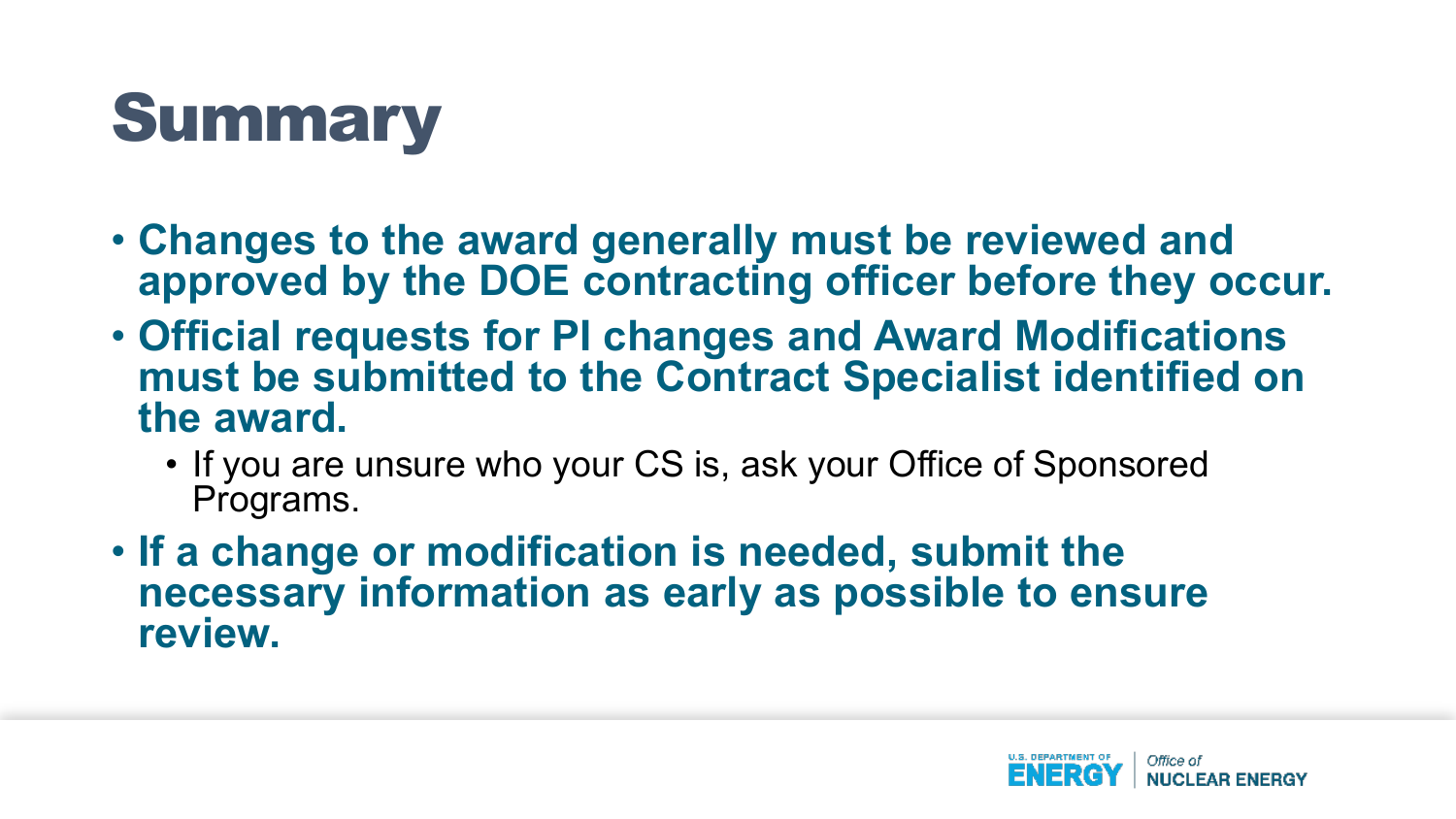# Reporting Policies and Procedures

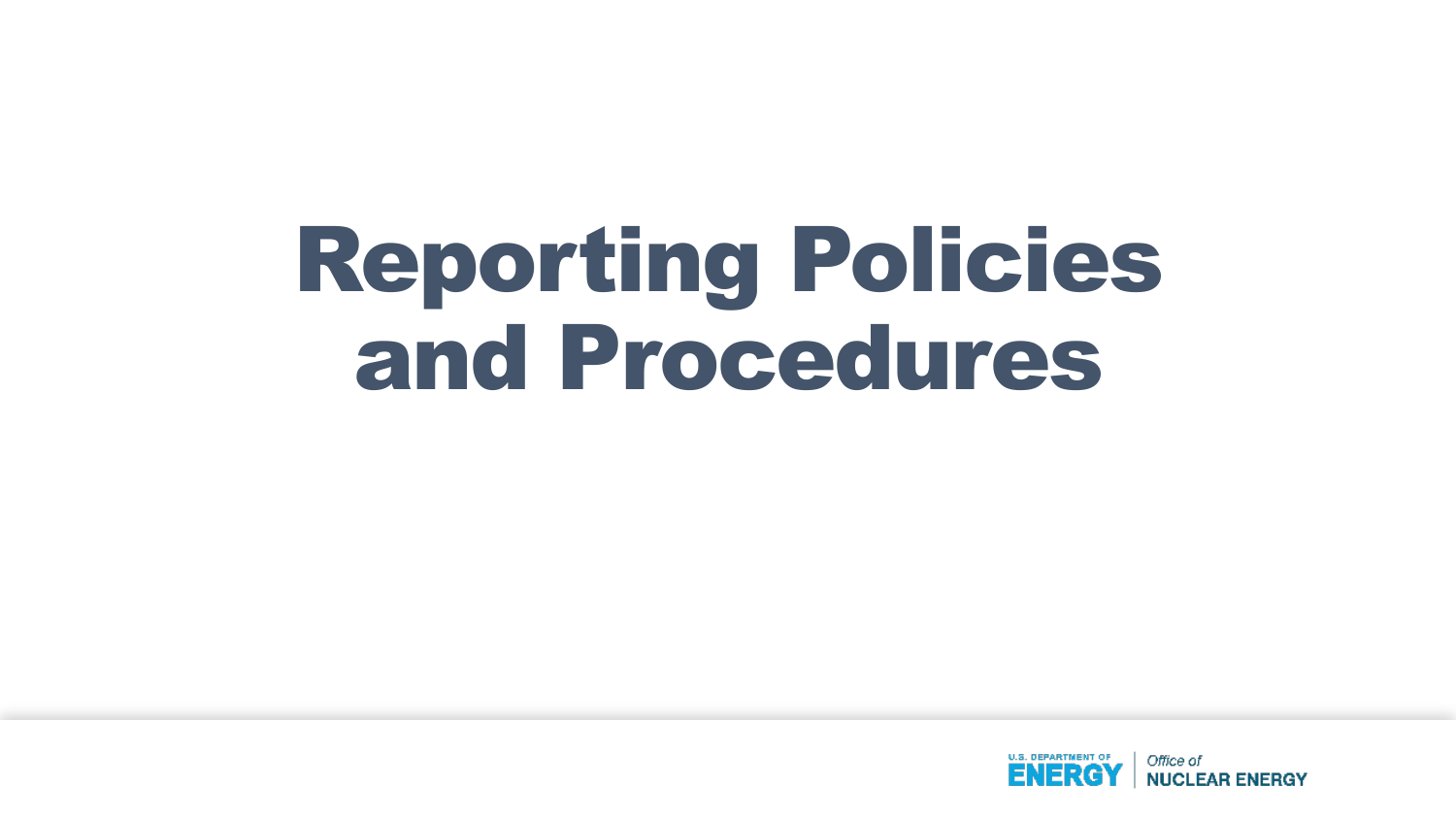### Important Contacts

#### • **Tara Haack – Department of Energy, Idaho Operations**

- Overview of Processing the Award/Reporting Requirements
- Email: [haacktj@id.doe.gov;](mailto:haacktj@id.doe.gov) Office (208) 526-1960

#### • **Crystal Sosalla – Idaho National Laboratory, INR-IO**

- Quarterly Reporting and No-Cost Extensions
- Email: [Crystal.Sosalla@inl.gov](mailto:Crystal.Sosalla@inl.gov)

#### • **Nick Case - Idaho National Laboratory, INR-IO**

- Final Reports and General Questions
- Email: [nick.case@inl.gov;](mailto:dyarnick.case@inl.gov) Cell: (208) 681-3848

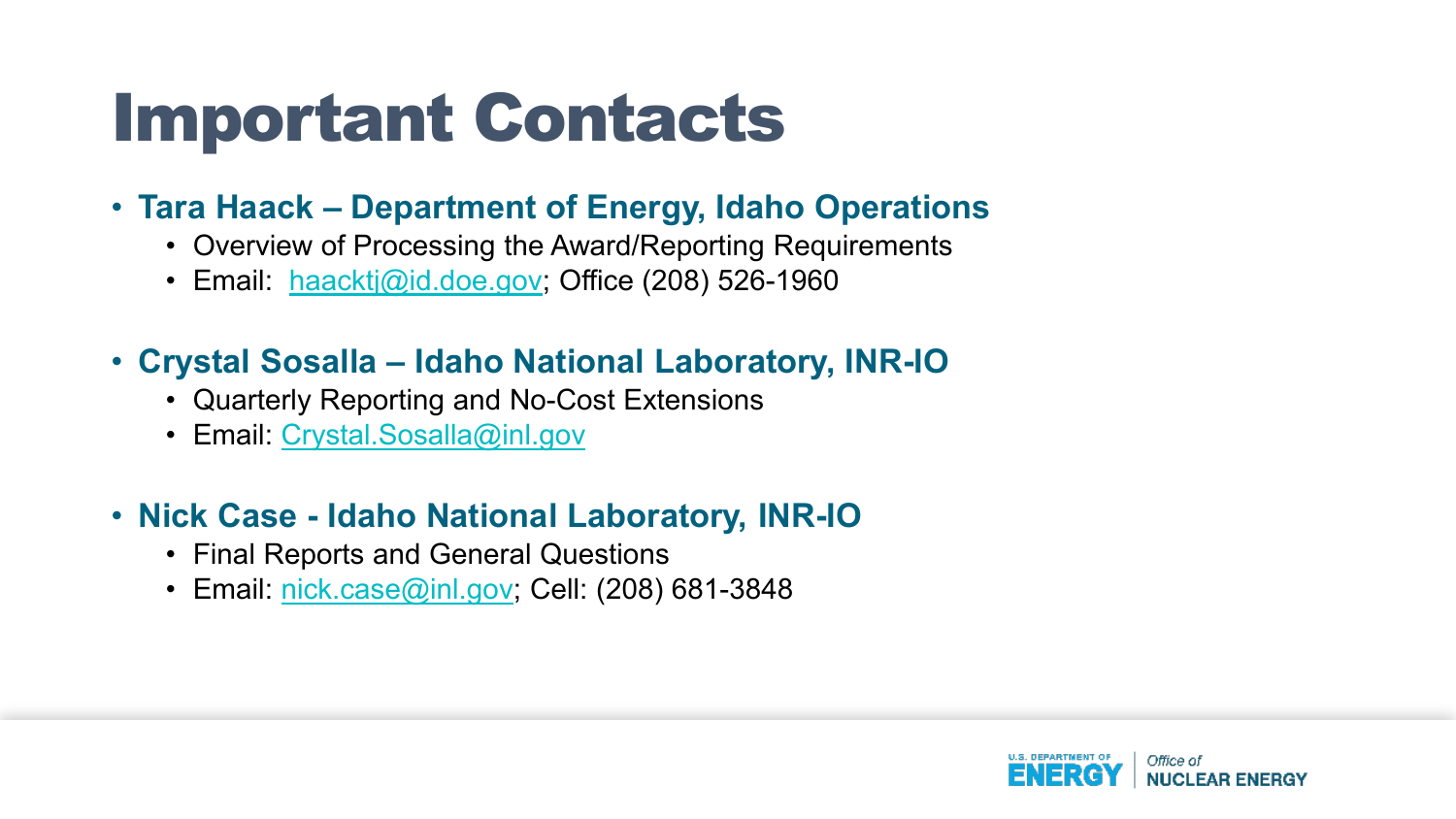### Important Contacts

#### • **Dave Yarwood, Allegheny Science & Technology**

- Work Package Templates, Quarterly Report Templates, and PICS:NE
- Email: [dyarwood@alleghenyst.com](mailto:dyarwood@alleghenyst.com) or [neupawards@alleghenyst.com;](mailto:neupawards@alleghenyst.com) Office: (301) 658-7996
- **Dave Bates, Allegheny Science & Technology**
	- Work Package Templates, Quarterly Report Templates, and PICS:NE
	- Email: [dbates@alleghenyst.com](mailto:dbates@alleghenyst.com) or [ctdawards@alleghenyst.com](mailto:ctdawards@alleghenyst.com); Office: (240) 821-6546

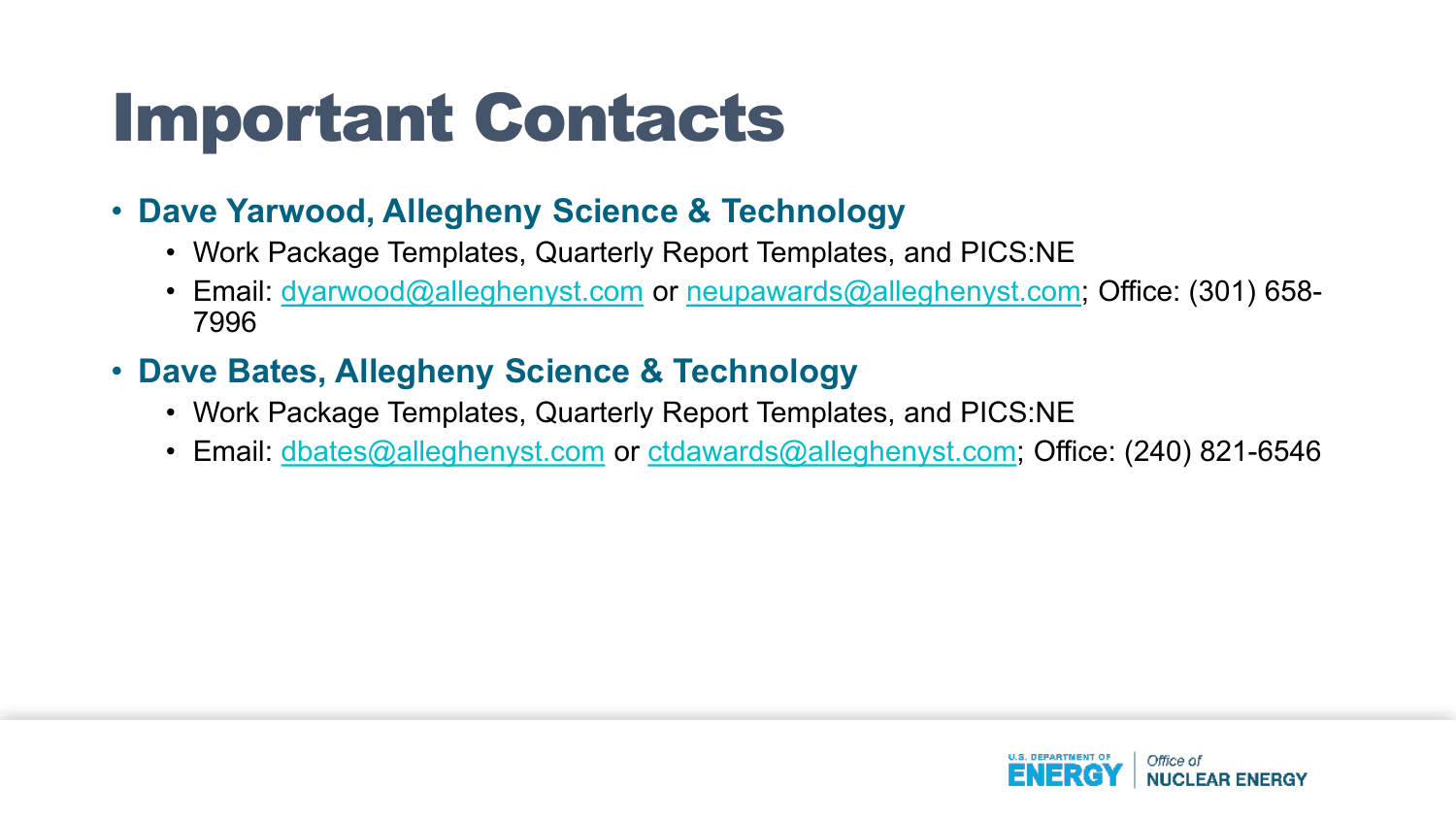### Federal Reporting Requirements Checklist U.S. Department of Energy

- Quarterly, yearly, and final reporting are essential to continued support of university NE R&D research.
- The quarterly reporting requirements are enforced upon the university, as well as the PI.
- If quarterly reporting is delinquent, future invoicing and awards for any government funding could be delayed to the university…
- It is the awardee's responsibility to ensure timely & complete reports are submitted by the subawardees/subrecipients
- Refer to DOE F 4600.2, Federal Assistance Reporting Checklist and Instructions

#### FEDERAL ASSISTANCE REPORTING CHECKLIST

|                                                                                                                                                                                                                                                                                                                                                                                                                                                                                                                                                                                                   | AND ENSTRUCTIONS |                                                                |                                                                                                                                                         |  |  |  |
|---------------------------------------------------------------------------------------------------------------------------------------------------------------------------------------------------------------------------------------------------------------------------------------------------------------------------------------------------------------------------------------------------------------------------------------------------------------------------------------------------------------------------------------------------------------------------------------------------|------------------|----------------------------------------------------------------|---------------------------------------------------------------------------------------------------------------------------------------------------------|--|--|--|
| 1. Identification Number: DE-NE0008424                                                                                                                                                                                                                                                                                                                                                                                                                                                                                                                                                            |                  | 2. Program Project Title: 'Advanced Modeling and Simulation of |                                                                                                                                                         |  |  |  |
| 3. Recipient:<br><b>Oregon State University</b><br>312 Kerr Administration Building<br>Corvallis, OR 97331-2140                                                                                                                                                                                                                                                                                                                                                                                                                                                                                   |                  |                                                                | Accident Tolerant Fuels for Performance Characterization                                                                                                |  |  |  |
| 4. Reporting Requirements:                                                                                                                                                                                                                                                                                                                                                                                                                                                                                                                                                                        |                  | Frequency                                                      | Addresses                                                                                                                                               |  |  |  |
| A. MANAGEMENT REPORTING<br>El Research Performance Progress Report (RPPR) (RD&D Projects)<br>Progress Report (Non-RD&D Projects)                                                                                                                                                                                                                                                                                                                                                                                                                                                                  |                  | ΟF                                                             | https://www.fedconnect.net/fedconnect/default.aspx<br>ABCD                                                                                              |  |  |  |
| El Special Status Report                                                                                                                                                                                                                                                                                                                                                                                                                                                                                                                                                                          |                  | o                                                              | ABC                                                                                                                                                     |  |  |  |
| B. SCIENTIFIC/TECHNICAL REPORTING<br>Distentiation of results is required for RD&D projects. Reports &<br>other S&T publications/products must be submitted using the<br>appropriate DOE Announcement Notice (AN) located at:<br>https://www.osti.gov/elink)                                                                                                                                                                                                                                                                                                                                      |                  |                                                                |                                                                                                                                                         |  |  |  |
| Аннониссиими<br>Product<br>Notice (AN)                                                                                                                                                                                                                                                                                                                                                                                                                                                                                                                                                            |                  |                                                                | http://www.osti.gov/elink-2413                                                                                                                          |  |  |  |
| DOE AN 241.3<br>El Final Scientific/Technical Report                                                                                                                                                                                                                                                                                                                                                                                                                                                                                                                                              |                  | F                                                              | http://www.coti.gov/slink-2413                                                                                                                          |  |  |  |
| □ Journal Article-Accepted Manascript<br>DOE AN 241.3                                                                                                                                                                                                                                                                                                                                                                                                                                                                                                                                             |                  |                                                                | http://www.osti.gov/elink.2413                                                                                                                          |  |  |  |
| Scientific Technical Conference<br>DOE AN 241.3<br>Paper/Presentation or Proceedings                                                                                                                                                                                                                                                                                                                                                                                                                                                                                                              |                  |                                                                | http://www.osti.gov/estsc/241-4.jsp<br>http://www.arti.gon/elink-2413                                                                                   |  |  |  |
| El Scientific/Technical Software & Manual<br>DOE AN 241.4                                                                                                                                                                                                                                                                                                                                                                                                                                                                                                                                         |                  |                                                                |                                                                                                                                                         |  |  |  |
| DOther STI (e.g., dissertation/thesis, see<br>DOE AN 241.3<br>instructions))                                                                                                                                                                                                                                                                                                                                                                                                                                                                                                                      |                  |                                                                |                                                                                                                                                         |  |  |  |
| C. FINANCIAL REPORTING<br>Ed SF-425, Federal Financial Report                                                                                                                                                                                                                                                                                                                                                                                                                                                                                                                                     |                  | ΟF                                                             | https://www.fedconnect.net/fedconnect/default.aspx<br><b>ABCD</b>                                                                                       |  |  |  |
| D. CLOSEOUT REPORTING<br>El Patent Certification<br>El SF-428 & 428B Final Property Report<br><b>DOther</b> (see special instructions)                                                                                                                                                                                                                                                                                                                                                                                                                                                            |                  | F<br>Þ                                                         | https://www.fedconnect.uet/fedconnect/default.aspx.<br><b>ABC</b>                                                                                       |  |  |  |
| <b>E. OTHER REPORTING</b><br>El Annual Indirect Cost Proposal<br>Audit of For-Profit Recipients<br><sup>1</sup> SF-428 Tangible Personal Property Report Forms Family<br>all Other (see special instructions)                                                                                                                                                                                                                                                                                                                                                                                     |                  | Ō                                                              | https://www.fedconnect.net/fedconnect/default.aspx<br>(or Cognizant Federal Agency) & send to CFO at :<br>DOE-Audit-Sebuission@hq.doe.gov<br><b>ABC</b> |  |  |  |
| FREQUENCY CODES AND DUE DATES:<br>A - Writin 5 coleadar days after Awards or as specified.<br>Y - Yendy, within 90 days ofter the end of the reporting period. Y150 - Yearly, within 150 days ofter the end of the recipient's fiscal year.<br>Q - Quarterly; within 30 days after each of the reporting period. S - Seminanually; within 30 days after end of reporting period.<br>O - Other; See special instructions for further details.<br>C Special Instructions: Theset special instructions to recipient for unlaws reporting requirements or reporting requirements with frequency of OI |                  |                                                                | F - Final; within 90 calendar days after expiration or terraination of award.                                                                           |  |  |  |

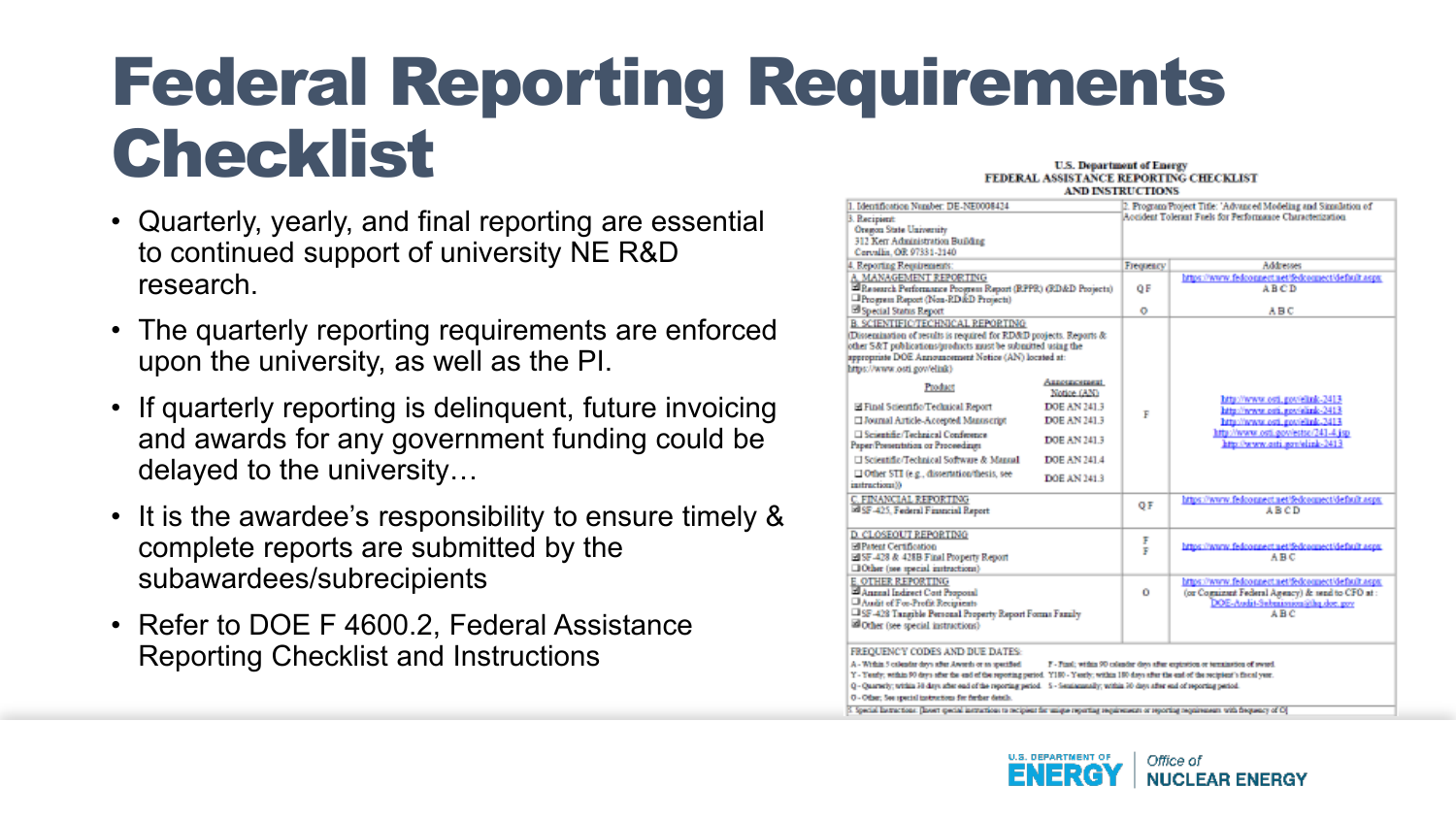### Introduction

#### • **Allegheny Science & Technology Analysts Responsible for:**

- Generating, updating, and distributing work package and Research Performance Progress Report (RPPR) templates
- Maintaining reporting progress through PICS:NE (for Technical Project Officer (TPO), Technical Points Of Contact (TPOC), National Technical Director (NTD), and Federal Managers)
- Preparing quarterly program reviews for DOE-HQ staff
- Assisting NEUP PIs and reviewers with PICS:NE or template issues
- **Dave Yarwood,** lead AST program analyst for NEUP projects
	- E-mail: [dyarwood@alleghenyst.com](mailto:dyarwood@alleghenyst.com) or [neupawards@alleghenyst.com](mailto:neupawards@alleghenyst.com)
	- Office: 301-658-7996
- **Dave Bates,** lead AST program analyst for NEET-CTD and NEUP/NEET w/ NSUF Access projects
	- E-mail: [dbates@alleghenyst.com](mailto:dyarwood@alleghenyst.com) or [ctdwards@alleghenyst.com](mailto:neupawards@alleghenyst.com)
	- Office: 240-821-6546

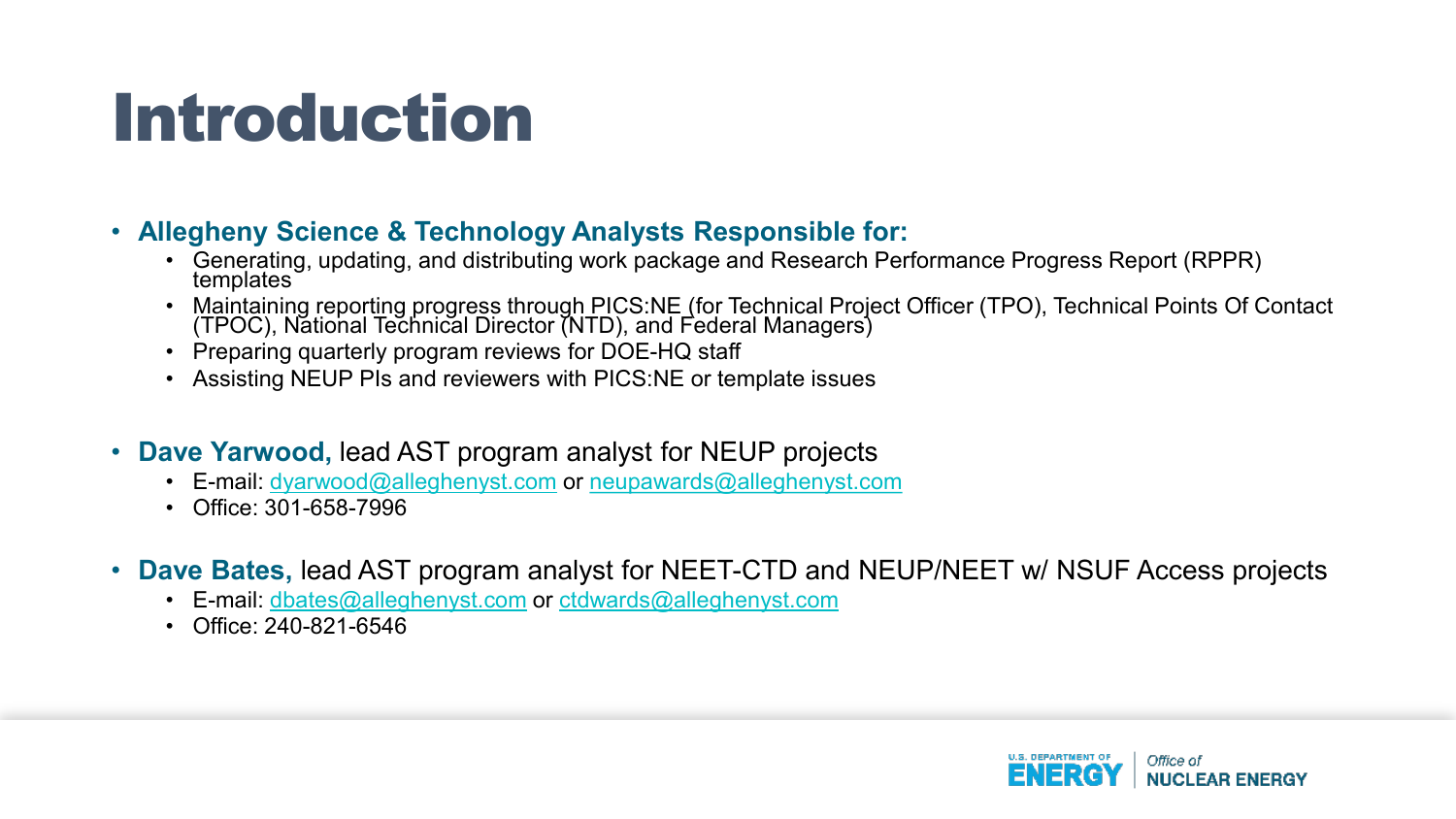## Work Package Forms

#### • **Purpose:**

• The work package form communicates your plan to complete the awarded scope to the DOE.

#### • **General Rules for Milestones:**

- These milestones should match the milestones and deliverables from the "Project Narrative" section of the project's application as defined in Part IV, Section E.5 of the Consolidated Innóvative Nuclear Research FOA.
- Milestones require a deliverable to demonstrate completion
	- Major milestones (M2): Technical reports reviewed by Technical POC and National Technical Director, approved by Federal Manager
	- Minor milestones (M3): Informal deliverables approved by Technical POC
- Usually 9-12 milestones per project; reviewers may request more / fewer
- Deliverable description: What you intend to submit at completion (technical report, meeting minutes, etc.)

#### • **Budget by Milestones:**

- Total budget must equal total funding, including National Laboratory collaborators
- No budgeting costs past project completion date (even for final report)
- Costs generally start slowly and ramp up
	- Often difficult to recruit students at the start of the project
	- Actual cost reporting lags behind planned spending by several weeks
	- Prepare your spend plan accordingly

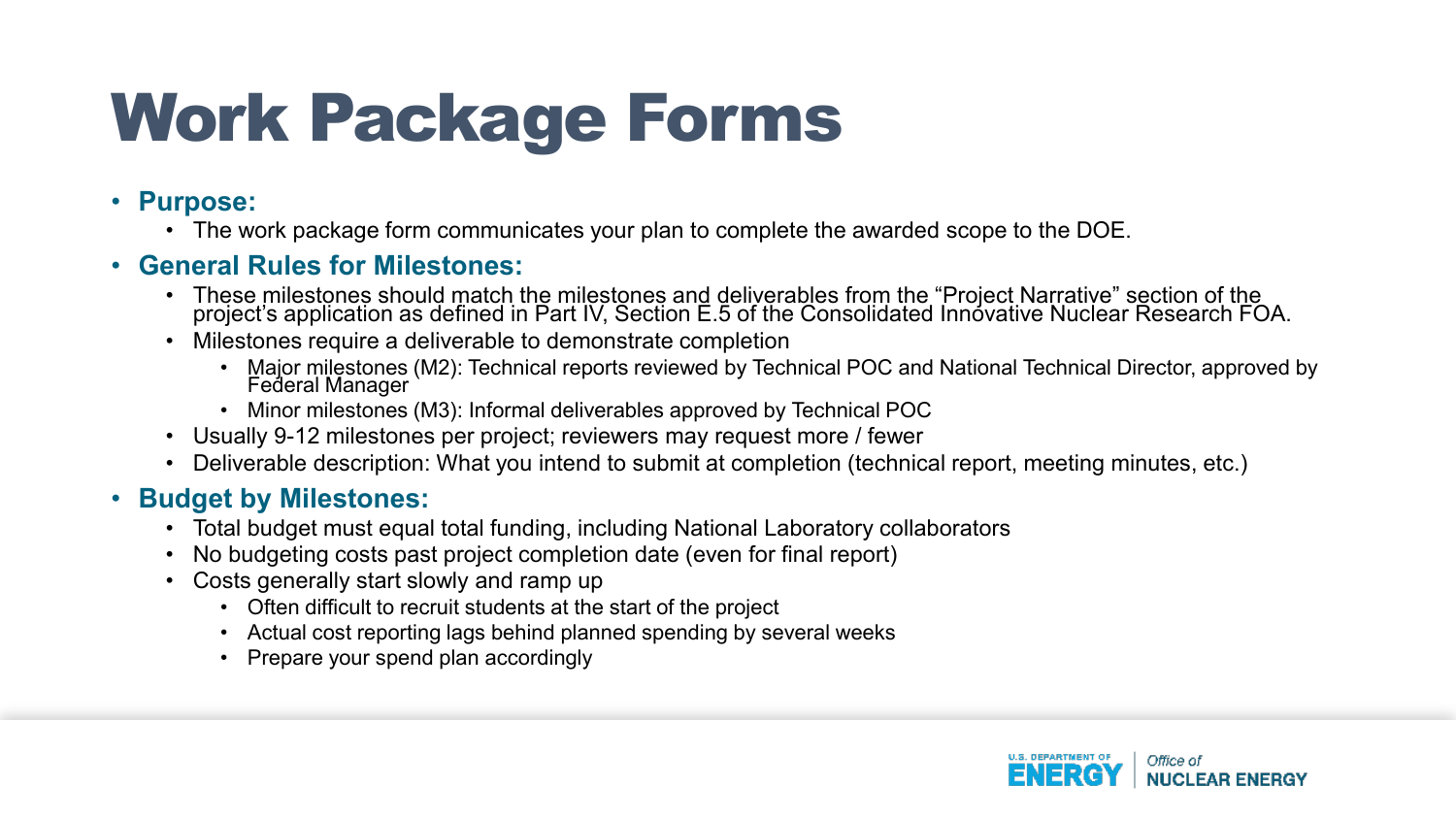#### • **Basic requirements:**

- Complete quarterly Research Performance Progress Reports (RPPR) template and Quad Chart template
- Submit to all e-mails listed on the cover sheet using the provided subject line:
	- Include signed cover sheet of the RPPR
	- Submit deliverables for completed milestones with quarterly reports

#### • **Research Progress Performance Report:**

- Complete all fields in all tabs (use "None" or "Not applicable" as necessary)
- Accomplishments:
	- Goals should not change; match the "Scope" field from the WP form
	- Update "1b. What was accomplished under these goals?" and "e. What do you plan to do during the next reporting period to accomplish the goals?" every quarter
- Students and Collaborators:
	- Use drop-down boxes for Project Role (Undergrad, Graduate, PhD, Post Doc), Citizenship, and Country of Foreign<br>Collaborator
	- Nearest person month: If a student works half time (20 hours per week) for three months, round up to two
- Changes-Problems: If a milestone is late or expected late, include explanation in section "b. Actual or anticipated problems or delays and actions or plans to resolve them."

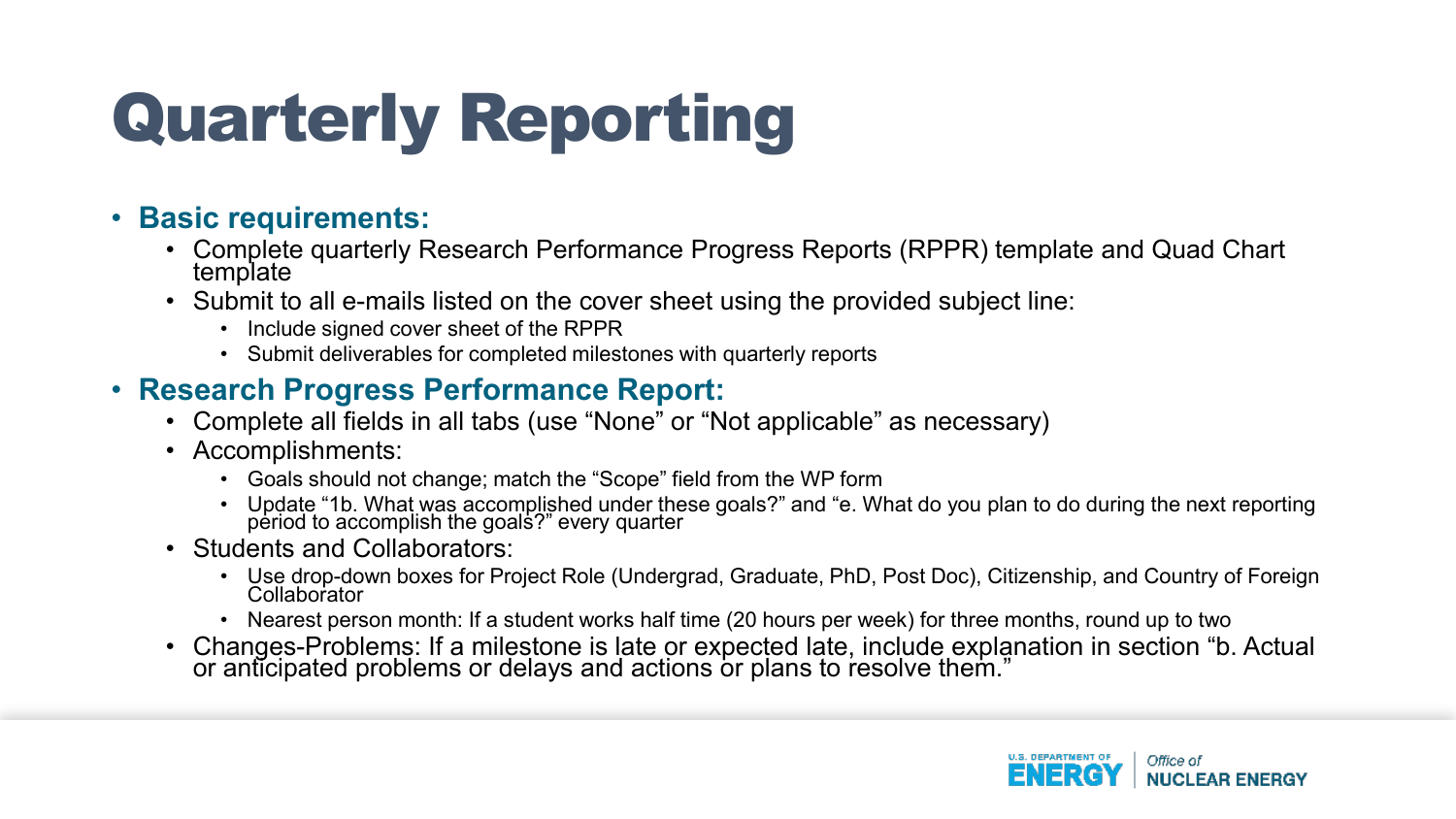#### **Cost and Schedule Status**

- Use drop-downs to provide status for each milestone
- If "**UPDATE NEEDED**" is selected when template is sent to you, the milestone was scheduled to be completed and status must be changed to **Complete**, **Completed Late**, or **Late**
- **Update yellow highlighted cells** (percent complete, revised finish date, actual finish date, and narrative) after updating status
- **Submit deliverables with completed milestones**

| <b>UPDATE</b><br><b>NEEDED</b> |  |
|--------------------------------|--|
| On Schedule                    |  |
| Complete                       |  |
| Completed Late                 |  |
| Late                           |  |
| Ahead of Sche                  |  |
| <b>Expected Late</b>           |  |
| E NEE                          |  |

| <b>Status</b>                | <b>Total Budget</b> | <b>Start Date</b> | <b>Finish</b><br>Date | $\%$<br>Comp | <b>Revised Finish</b><br>Date | <b>Actual Finish Date</b> | <b>Narrative</b>                                                          |
|------------------------------|---------------------|-------------------|-----------------------|--------------|-------------------------------|---------------------------|---------------------------------------------------------------------------|
| <b>On</b><br><b>Schedule</b> | \$76,740            |                   | 10/1/2019 12/29/2023  | 0%           |                               |                           |                                                                           |
| <b>Complete</b>              | \$8,400             | 10/1/2019         | 9/30/2021             | 100%         |                               | 9/30/2021                 |                                                                           |
| <b>Completed</b><br>Late     | \$6,055             | 3/1/2020          | 6/30/2021             | 100%         |                               | 9/30/2021                 |                                                                           |
| Late                         | \$76.710            | 6/1/2020          | 9/30/2021             | 30%          | 3/31/2022                     |                           | Delayed due to personnel shortage                                         |
| Ahead of<br><b>Schedule</b>  | \$153,525           | 9/1/2020          | 12/30/2022            | 80%          | 9/30/2022                     |                           | <b>Prioritized ahead of schedule due to</b><br>delays to other milestones |
| <b>Expected</b><br>Late      | \$72,000            | 1/1/2021          | 3/30/2022             | 50%          | 9/30/2022                     |                           | Equipment not available as expected;<br>anticipating six month delay      |

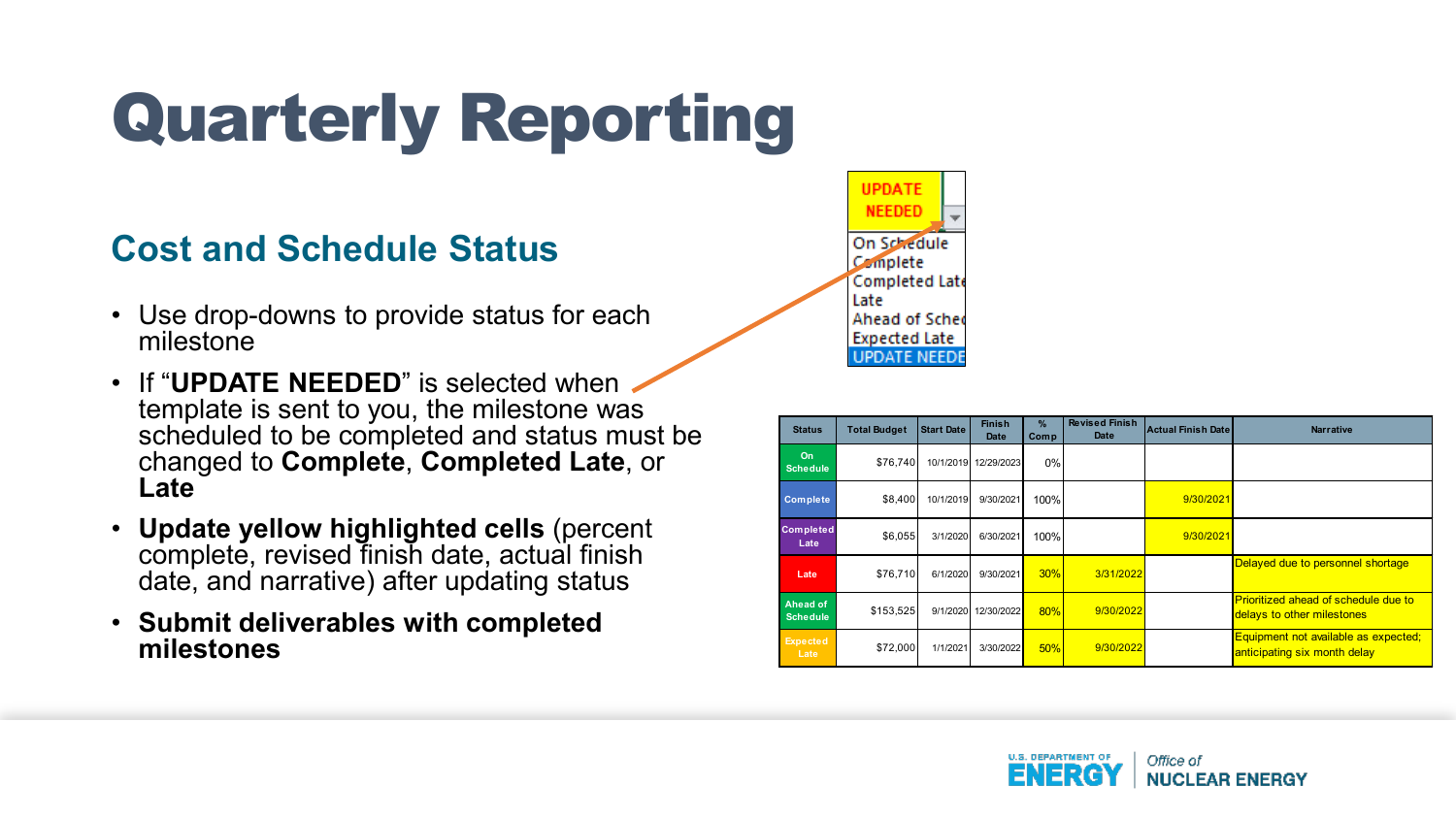#### **Cost Variance**

- **Complete milestone status before checking cost variance!**
- Value earned (VE) is calculated two ways:
	- On schedule: VE= Sum of monthly spend plan to date
		- VE in Sep 2021 =  $$87,990$
	- If Late, Expected Late or Ahead of Schedule: VE = total milestone budget x % complete
		- If  $50\%$  complete,  $VE = $43,995$
- Actual costs come from DOE-ID reports and include national lab collaborator costs
- Narrative is required if total cost variance is greater than  $+/-$ 10% and +/- \$25,000
- Cost Variance Explanation cell will be highlighted in yellow if required

| <b>FY</b>                              | Oct                       | <b>Nov</b> | <b>Dec</b>              | Jan   | Feb   | Mar               | Apr   | May   | Jun                           | Jul    | Aug    | <b>Sep</b>                 | <b>Total</b>                      |
|----------------------------------------|---------------------------|------------|-------------------------|-------|-------|-------------------|-------|-------|-------------------------------|--------|--------|----------------------------|-----------------------------------|
| 2020                                   |                           |            |                         |       |       |                   |       |       |                               |        |        |                            | $\mathbf{0}$                      |
| 2021                                   | 2.750                     | 2.750      | 2.750                   | 5.580 | 5.580 | 5.580             | 8.500 | 8.500 | 8.500                         | 12.500 | 12,500 | 12.500                     | 87,990                            |
| 2022                                   | 15,750                    | 15,750     | 15,750                  | 2,500 | 2,500 | 2,500             |       |       |                               |        |        |                            | 54,750                            |
| 2023                                   |                           |            |                         |       |       |                   |       |       |                               |        |        |                            | $\Omega$                          |
| 2024                                   |                           |            |                         |       |       |                   |       |       |                               |        |        |                            | $\Omega$                          |
|                                        |                           |            |                         |       |       |                   |       |       |                               |        |        | <b>Tota</b>                | 142,740                           |
| <b>Cost Variance</b>                   |                           |            |                         |       |       |                   |       |       |                               |        |        |                            |                                   |
| $\overline{FY}$                        | Oct                       | <b>Nov</b> | <b>Dec</b>              | Jan   | Feb   | <b>Mar</b>        | Apr   | May   | Jun                           | Jul    | Aug    | <b>Sep</b>                 | <b>Total</b>                      |
| <b>Cumulative Value Earned</b>         |                           |            |                         |       |       |                   |       |       |                               |        |        |                            |                                   |
| 2020                                   |                           |            | \$11,000                |       |       | \$64,268          |       |       | \$117,536                     |        |        | \$171,925                  | \$171,925                         |
| 2021                                   |                           |            | \$191,059               |       |       | \$225,809         |       |       | \$273,071                     |        |        | \$298,708                  | \$298,708                         |
| 2022                                   |                           |            | \$325,987               |       |       | $\overline{50}$   |       |       | \$0                           |        |        | \$0                        | \$325,987                         |
| 2023                                   |                           |            | \$0                     |       |       | \$0               |       |       | \$0                           |        |        | \$0                        | \$0                               |
| 2024<br><b>Cumulative Actual Costs</b> |                           |            | $\overline{30}$         |       |       | $\overline{30}$   |       |       | $\overline{30}$               |        |        | $\overline{30}$            | $\overline{\$0}$                  |
| 2020                                   |                           |            | \$6,364                 |       |       | \$54,135          |       |       | \$107,726                     |        |        | \$199.911                  | \$199,911                         |
| 2021                                   |                           |            | \$235,869               |       |       | \$308,039         |       |       | \$391,480                     |        |        | \$466,310                  | \$466,310                         |
| $\frac{2022}{ }$                       |                           |            | \$466,310               |       |       | \$0               |       |       | \$0                           |        |        | \$0                        | \$466,310                         |
| 2023                                   |                           |            | \$0                     |       |       | $\overline{50}$   |       |       | $\overline{50}$               |        |        | \$0                        | $\overline{50}$                   |
| 2024                                   |                           |            | \$0                     |       |       | $\overline{50}$   |       |       | $\overline{\$0}$              |        |        | \$0                        | $\overline{30}$                   |
| <b>Cost Variance</b>                   |                           |            |                         |       |       |                   |       |       |                               |        |        |                            |                                   |
| 2020<br>2021                           |                           |            | \$4,636                 |       |       | \$10,133          |       |       | \$9,810                       |        |        | (\$27,986)                 | (\$27,986)                        |
| 2022                                   |                           |            | (\$44,810)<br>\$140,323 |       |       | (\$82,230)<br>\$0 |       |       | (\$118,409)<br>C <sub>0</sub> |        |        | (\$167,602)<br>$\triangle$ | (\$167,602)                       |
| ----                                   |                           |            | \$0                     |       |       | \$0               |       |       | \$0                           |        |        | \$0                        | (\$140,323)<br>$\overline{$}$ \$0 |
| 2024                                   |                           |            | $\overline{\mathbf{S}}$ |       |       | \$0               |       |       | \$0                           |        |        | \$0                        | $\overline{\$0}$                  |
|                                        | <b>Cost Variance %</b>    |            |                         |       |       |                   |       |       |                               |        |        |                            |                                   |
| 2020                                   |                           |            | 42%                     |       |       | 16%               |       |       | 8%                            |        |        | $-16%$                     | $-16%$                            |
| 2021                                   |                           |            | $-23%$                  |       |       | $-36%$            |       |       | $-43%$                        |        |        | $-56%$                     | $-56%$                            |
| 2022                                   |                           |            | $-43%$                  |       |       | 0%                |       |       | 0%                            |        |        | 0%                         | $-43%$                            |
| 2023                                   |                           |            | 0%                      |       |       | 0%                |       |       | 0%                            |        |        | 0%                         | 0%                                |
| 2024                                   | Coot Varianos Evalonation |            | 0%                      |       |       | 0%                |       |       | 0%                            |        |        | 0%                         | 0%                                |

**Cost Variance Explanation:**

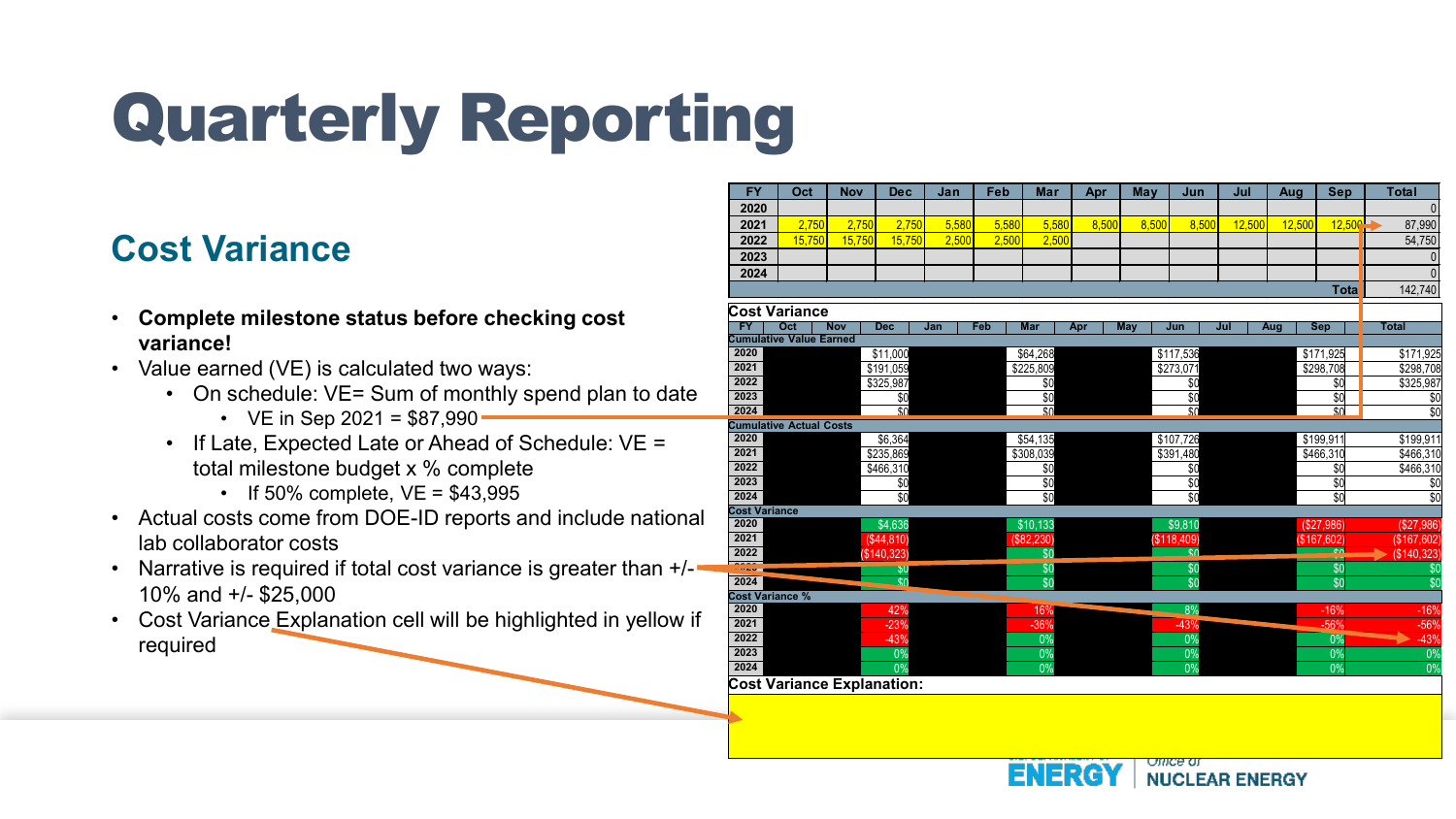- Submit quarterly reports through e-mail and FedConnect using addresses and subject line on Cover Sheet.
- Quarterly, yearly, and final reporting are essential to continued support of university NE R&D research.
- The quarterly reporting requirements are the obligation of the university, as well as the PI.
- If quarterly reporting is delinquent, future awards to the university may be in peril.

| Submit online to:                                                                                                                                                                                                                                                                                                                                                                                                                                                                                    |                                                                                                                                                                    |                                                                                             | https://www.fedconnect.net<br>INRREPORTS@INL.GOV; psdrept@id.doe.gov;<br>neup@id.doe.gov; neupawards@alleghenyst.com; Federal<br>Manager, DOE-ID TPO                                                                                                                                                                                                                                                                                                                                                                                                                                                                                                                                                                                                                                                                                                                                                                                                                                    |  |  |  |  |  |  |  |
|------------------------------------------------------------------------------------------------------------------------------------------------------------------------------------------------------------------------------------------------------------------------------------------------------------------------------------------------------------------------------------------------------------------------------------------------------------------------------------------------------|--------------------------------------------------------------------------------------------------------------------------------------------------------------------|---------------------------------------------------------------------------------------------|-----------------------------------------------------------------------------------------------------------------------------------------------------------------------------------------------------------------------------------------------------------------------------------------------------------------------------------------------------------------------------------------------------------------------------------------------------------------------------------------------------------------------------------------------------------------------------------------------------------------------------------------------------------------------------------------------------------------------------------------------------------------------------------------------------------------------------------------------------------------------------------------------------------------------------------------------------------------------------------------|--|--|--|--|--|--|--|
| lAnd submit via e-mail to                                                                                                                                                                                                                                                                                                                                                                                                                                                                            |                                                                                                                                                                    |                                                                                             |                                                                                                                                                                                                                                                                                                                                                                                                                                                                                                                                                                                                                                                                                                                                                                                                                                                                                                                                                                                         |  |  |  |  |  |  |  |
| Message Subject Line:                                                                                                                                                                                                                                                                                                                                                                                                                                                                                |                                                                                                                                                                    |                                                                                             | DE-NE000####, 1st Quarter FY 2022 Report                                                                                                                                                                                                                                                                                                                                                                                                                                                                                                                                                                                                                                                                                                                                                                                                                                                                                                                                                |  |  |  |  |  |  |  |
| FedConnect.<br>OFFICE SPONSORED PROGRAMS<br>Award: FY18 Consolidated Nuclear Innovative Research FOA                                                                                                                                                                                                                                                                                                                                                                                                 |                                                                                                                                                                    |                                                                                             | Home   Help   My Profile   Company Profile   Sign Out                                                                                                                                                                                                                                                                                                                                                                                                                                                                                                                                                                                                                                                                                                                                                                                                                                                                                                                                   |  |  |  |  |  |  |  |
| <b>Description</b><br>The purpose of this modification is<br>to grant the request for a No Cost<br>Extension under 2 CFR 208.30889<br>There provide and complicated and populations was not as a<br>Overview<br>Post date:<br>05/11/2021<br>NAICS:<br>PSC/FSC<br>09/11/2021<br>Award date:<br>Award / Order Number: DE-<br>NFODD<br>Apency:<br>DOE - DOE<br>lasuing office:<br>Idaho Goetations Office<br>Idaho Operations<br>U.S. Department of Energy<br>Idaha Qooratishs<br>Idaho Falls, ID 83415 | Message Center - Inbox<br><b>Air Introx</b><br><b>Search Cri</b><br>SE Dealton<br>Frant<br>As Outleas<br><b>Where</b><br><b>Chica Monage</b><br>No messages faund. | Advanced Cotions<br>Search<br>$\begin{array}{c} \hline \end{array}$<br>Return to Award List | <b>Documentation</b><br>$=$ $\Box$ $\Box$ $\in$ NEC00<br><b>FORME</b><br>Assistance Agreement Form<br><sup>El</sup> Saecial Terms & Conditions<br><sup>El</sup> Intellectual Property Provisions<br><sup>6</sup> General Research Terms and Conditions<br>Federal Assistance Reporting Checklot<br><sup>67</sup> NEUP Quad Chart (quarterly submission)<br>Research Performance Progress Report Template (quarterly submission)<br>NEUP Work Faskage Template (one time submission).<br>Statement of Substantial Involvement<br><b>Budowt Pages</b><br><sup>1</sup> Point of Cantact Sheet<br>2018-06-07 Work Package Template Guidelines for NEUP Projects<br>2017-01-10 Research Performance Progress Report Instructions<br><b>DOOL</b><br><sup>D</sup> Assistance Agreement Form<br><sup>D</sup> Budowt Pages<br><sup>D</sup> Foint of Cantact Sheet<br>-Google<br>D DE-MENOR<br><sup>D</sup> Redoct Information Sheet<br><sup>El</sup> Point of Cantact Sheet<br><b>Award Team</b> |  |  |  |  |  |  |  |
| Contact nemer<br>Phone:<br>Fox:<br>Erail:                                                                                                                                                                                                                                                                                                                                                                                                                                                            |                                                                                                                                                                    |                                                                                             | <b>Team Member</b>                                                                                                                                                                                                                                                                                                                                                                                                                                                                                                                                                                                                                                                                                                                                                                                                                                                                                                                                                                      |  |  |  |  |  |  |  |

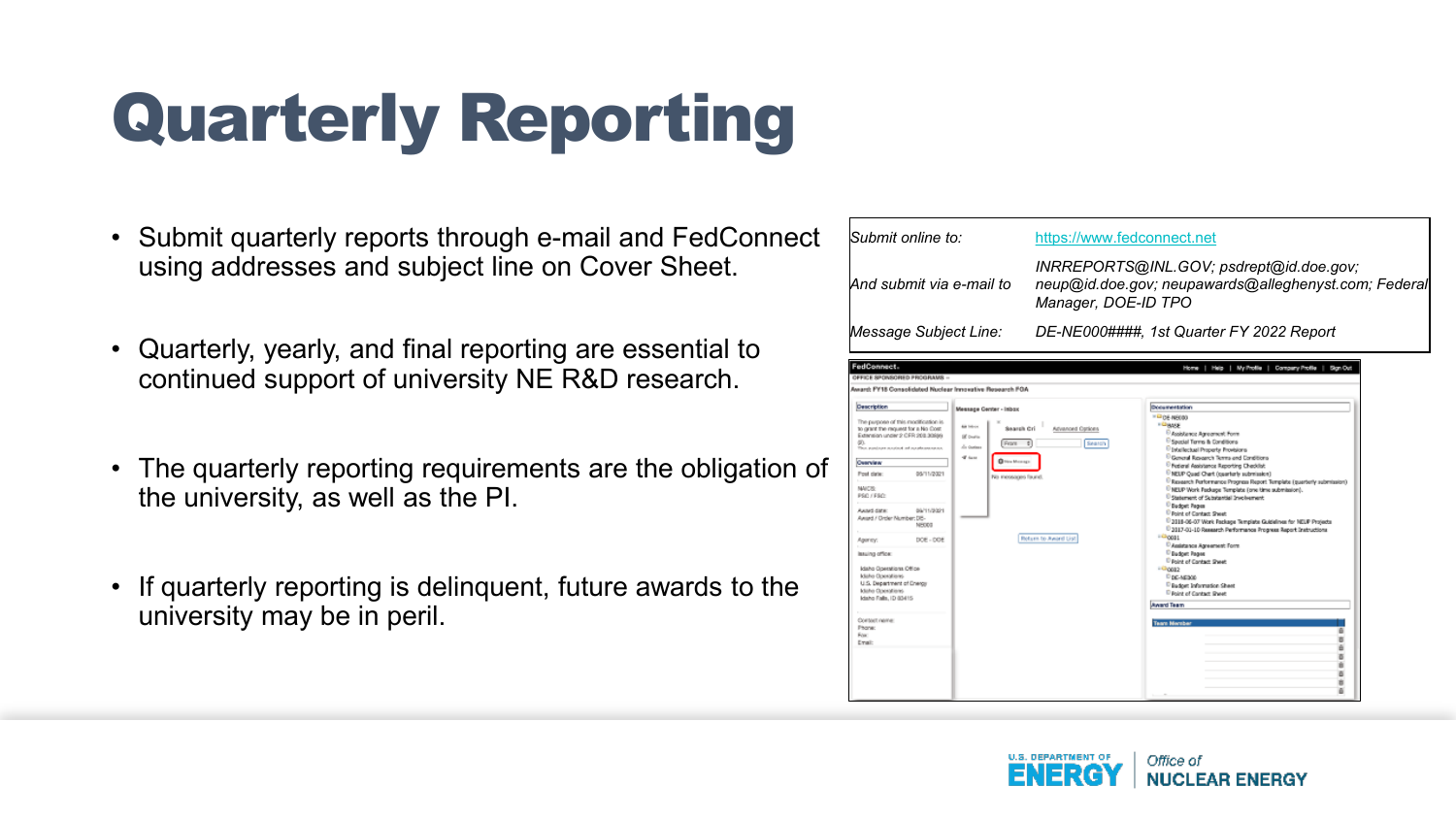## Final Reports

- **Although there is no required format or template, in accordance with the award, final reports shall include the following elements:**
	- Final Report shall contain a comprehensive summary of all work results and conclusions.
	- All reports shall fairly and completely describe the efforts applied to and the results obtained toward achievement of objectives of the award. If an objective is not accomplished, such failure shall be fully documented and explained in the report.
	- Reports shall include the following elements:
		- (a) a brief abstract of the report which describes the overall objectives and results;
		- (b) a full statement of each objective and description of the effort performed and the accomplishments achieved;
		- (c) a list of any publication or information release made of material developed or maintained through the performance of the award;
		- (d) a final quad chart; and
		- (e) any other relevant information.